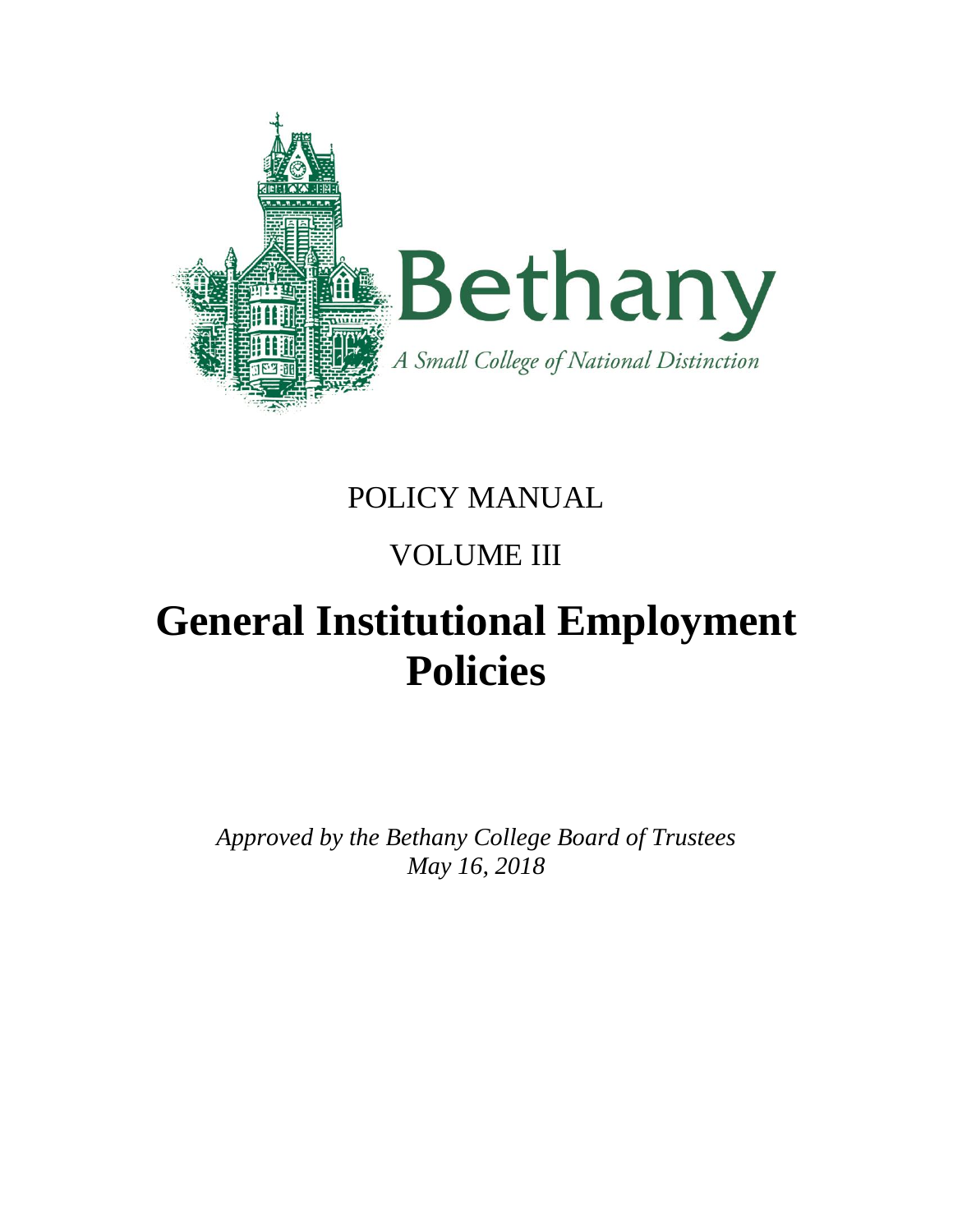**Policy dictates that the Officers of Bethany College are:**

**President of the College Chief Academic Officer Chief Financial Officer Chief Advancement Officer**

**Specific titles for the latter three may vary according to organizational structure. For the purpose of Bethany College policy documents for the 2018-19 academic year, the Chief Academic Officer is the Vice President for Academic Affairs and Dean of the Faculty; the Chief Financial Officer is the Vice President for Finance; and, the Chief Advancement Officer is the Senior Vice President. Titles for these three positions may change at the discretion of the President of the College.……………………………………………………..**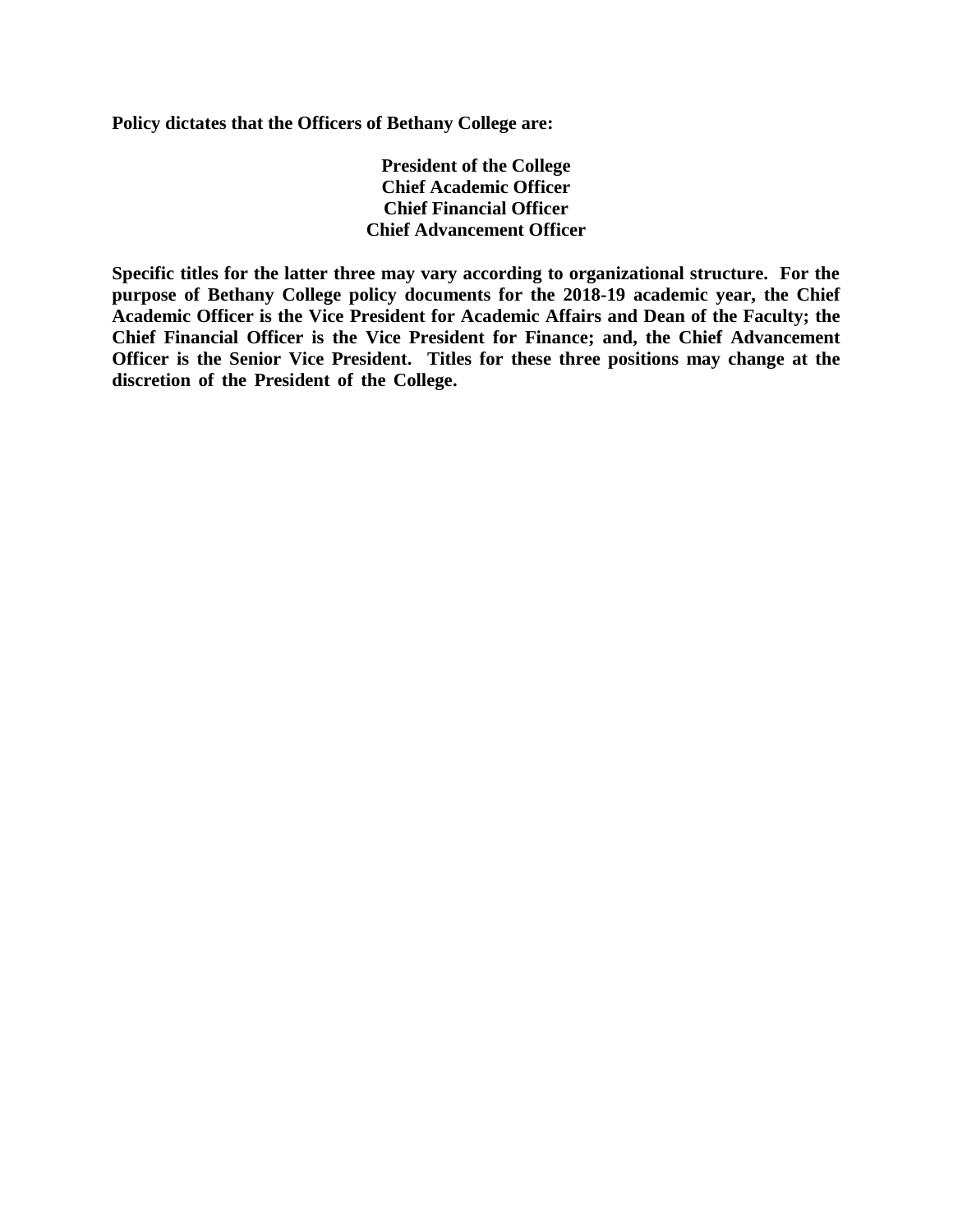#### TABLE OF CONTENTS Volume III **General Institutional Employment Policies**

| 3.0                                                                                      |  |
|------------------------------------------------------------------------------------------|--|
| 3.1                                                                                      |  |
| 3.1.1                                                                                    |  |
| 3.1.2                                                                                    |  |
| 3.1.3                                                                                    |  |
| 3.1.4                                                                                    |  |
| 3.1.5                                                                                    |  |
| 3.1.6                                                                                    |  |
| 3.1.7                                                                                    |  |
| 3.1.8                                                                                    |  |
| 3.1.9                                                                                    |  |
| 3.1.10                                                                                   |  |
|                                                                                          |  |
|                                                                                          |  |
| 3.1.11                                                                                   |  |
|                                                                                          |  |
|                                                                                          |  |
|                                                                                          |  |
| 3.1.13                                                                                   |  |
| 3.1.14                                                                                   |  |
| 3.1.15                                                                                   |  |
| 3.1.16                                                                                   |  |
| 3.1.17                                                                                   |  |
| 3.1.18                                                                                   |  |
| 3.1.19                                                                                   |  |
|                                                                                          |  |
| 3.1.19.2                                                                                 |  |
|                                                                                          |  |
|                                                                                          |  |
| 3.1.19.5 Conditions for Extending an Assignment for an Additional Ninety-Day Period: .14 |  |
| 3.1.20                                                                                   |  |
| 3.1.21                                                                                   |  |
| 3.1.22                                                                                   |  |
| 3.1.23                                                                                   |  |
|                                                                                          |  |
| 3.2                                                                                      |  |
| 3.2.1                                                                                    |  |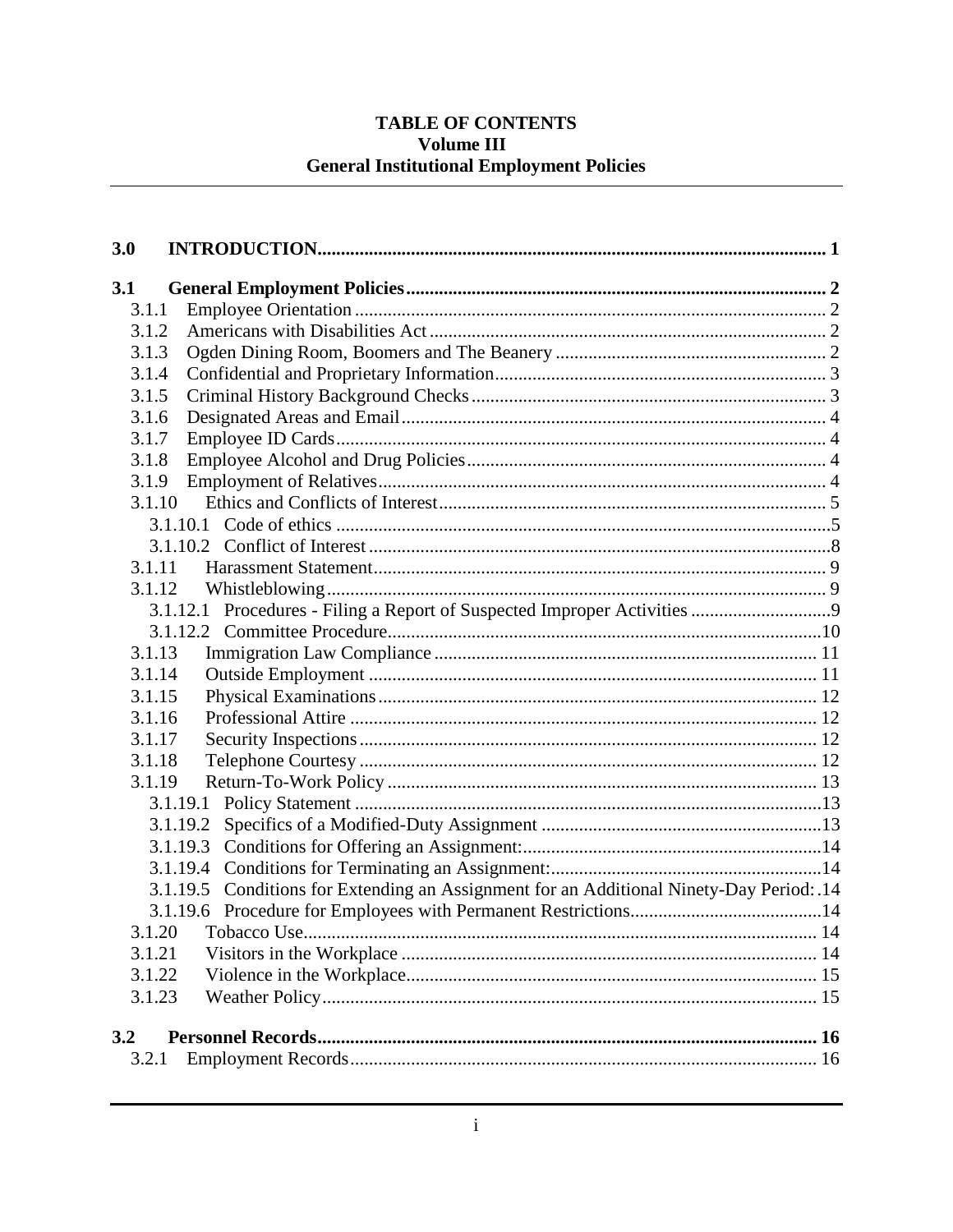| 3.3     |           |  |  |
|---------|-----------|--|--|
| 3.3.1   |           |  |  |
|         |           |  |  |
| 3.3.2.1 |           |  |  |
| 3.3.2.2 |           |  |  |
| 3.3.2.3 |           |  |  |
| 3.3.2.4 |           |  |  |
|         | 3.3.2.4.1 |  |  |
|         |           |  |  |
|         |           |  |  |
|         |           |  |  |
|         | 3.3.3.2.1 |  |  |
|         | 3.3.3.2.2 |  |  |
|         | 3.3.3.2.3 |  |  |
|         | 3.3.3.2.4 |  |  |
|         |           |  |  |
| 3.3.4.1 |           |  |  |
| 3.3.4.2 |           |  |  |
| 3.3.4.3 |           |  |  |
| 3.3.4.4 |           |  |  |
| 3.3.4.5 |           |  |  |
|         |           |  |  |
| 3.3.5.1 |           |  |  |
| 3.3.5.2 |           |  |  |
| 3.3.5.3 |           |  |  |
| 3.3.5.4 |           |  |  |
| 3.3.5.5 |           |  |  |
| 3.3.5.6 |           |  |  |
| 3.4     |           |  |  |
| 3.4.1   |           |  |  |
| 3.4.1.1 |           |  |  |
| 3.4.2   |           |  |  |
| 3.4.3   |           |  |  |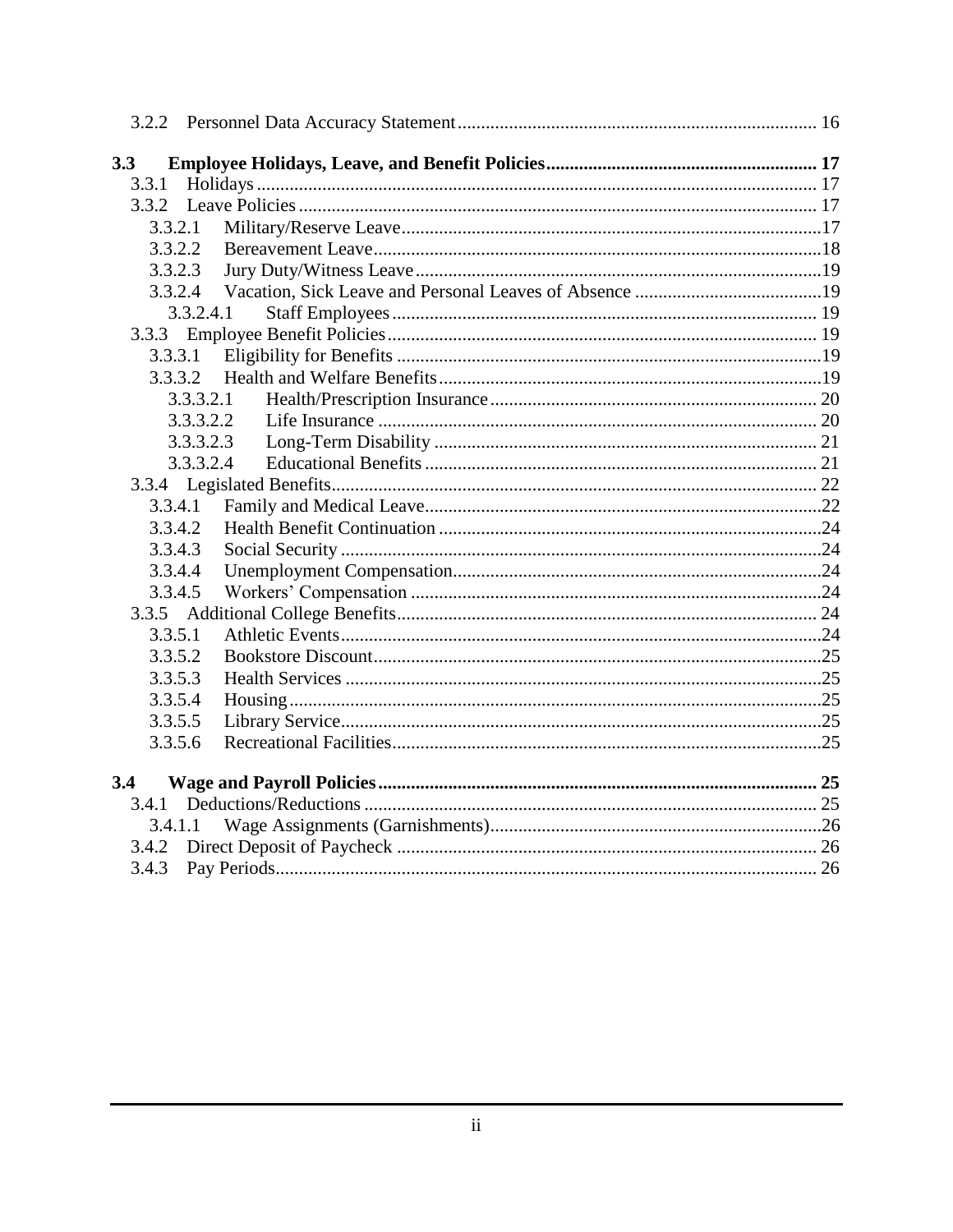# <span id="page-4-0"></span>**3.0 Introduction**

Volume III of the Policy Manual has been prepared by Bethany College to provide information to all College employees regarding general College employment policies and procedures. It is applicable to all full-time, part-time, exempt, and non-exempt College employees. Additional policies that pertain only to members of the faculty are provided in Volume IV (Faculty Personnel Policies), and policies that pertain only to staff employees are provided in Volume V (Personnel Policies for Staff and Administrators). Policies (such as health and safety policies) that affect all members of the College community (including students) are set forth in Volume II (Campus Community Policies).

The purpose of this volume is:

- 1. To provide management with the information necessary to fulfill its responsibilities to its employees; and
- 2. To provide for fairness and equity in the treatment of employees.

It is expected that administrators become familiar with the contents of this volume so they are better able to answer employee questions as they arise and are able to apply the appropriate policies and procedures as the occasion requires. Administrators are also responsible for ensuring that employees, who work for them, are informed of these policies and procedures, understand them, and abide by them.

The College has made this edition of Volume III of the Policy Manual as comprehensive as possible; however, it is not possible to foresee every situation that may occur. Circumstances not specifically addressed in the Policy Manual will be handled on a case by case basis, in accordance with established practice. Questions about application, interpretation, or clarification regarding any specific policies or procedures are to be directed to the Director of Human Resources.

#### THE INFORMATION PROVIDED IN THIS VOLUME III IS NOT INTENDED TO CREATE A CONTRACT OF EMPLOYMENT NOR SHOULD IT BE CONSTRUED AS TERMS AND CONDITIONS OF A CONTRACT OF EMPLOYMENT WITH THE ORGANIZATION.

Bethany College retains the right to improve, modify, revoke, suspend, terminate, or change any or all policies, procedures, rules, or benefit in whole or part in this Volume III of the Policy Manual, without notice, and to implement such changes prior to the publication of a new Policy Manual. Whenever possible, the College will make an effort to inform members of the campus community of changes to the policies and procedures contained in this volume of the Policy Manual prior to implementation of the changes.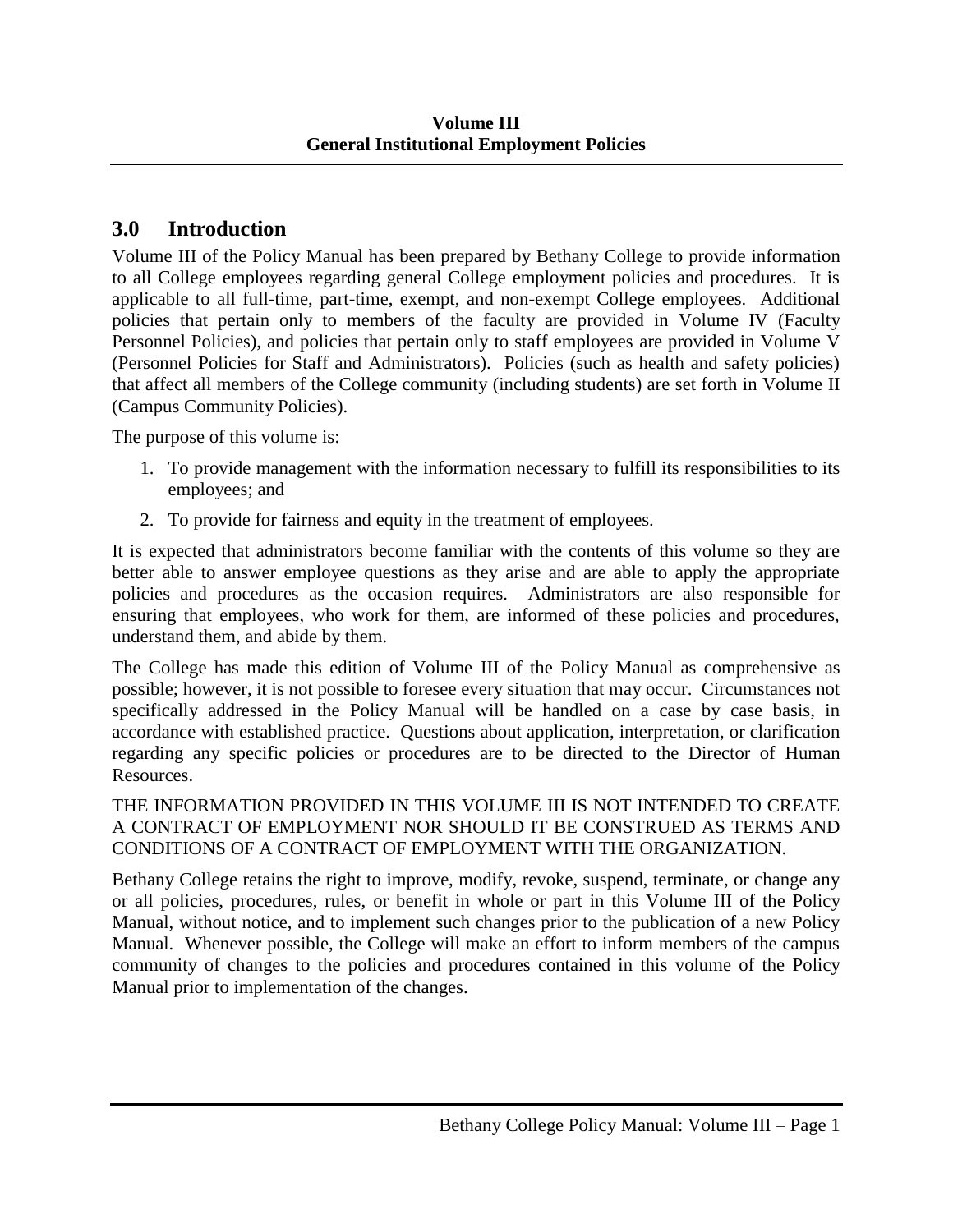#### <span id="page-5-0"></span>**3.1 General Employment Policies**

#### <span id="page-5-1"></span>**3.1.1 Employee Orientation**

Responsibility for orientation of a new employee lies with the new employee's immediate supervisor. The orientation focuses on the history and mission of the College and provides an opportunity for touring the campus, meeting appropriate administrators, faculty, and staff, and being introduced to procedures and policies of the College. Department supervisors are encouraged to schedule tours soon after the employee is hired.

In addition, meetings are scheduled with new employees by the Office of Human Resources, for discussion of personnel policies, benefits, etc.

Newly hired employees at the College receive and/or provide the following information before they begin work as part of the orientation process:

- 1. When applicable, the appointment letter from the President of the College contains important information and instructions, together with a signed copy of the employee's employment letter.
- 2. I-9 Employment Eligibility Verification Form.
- 3. W-4 tax Form.
- 4. Emergency notification information.
- 5. Employee personal background information.
- 6. The College may request pre-employment medical testing where necessary or required by law (e.g. tuberculosis test).

On or prior to the first day of work, the employee will first meet with the Director of Human Resources to complete the employment paperwork and to review eligibility for benefits.

The employee will then go to Information Technology Help Desk to receive a photo College ID card. Employees are directed to the Director of Safety and Security to obtain parking decals. Parking decals are provided at Human Resources at that time as well.

#### <span id="page-5-2"></span>**3.1.2 Americans with Disabilities Act**

See Volume II, paragraph 2.1.5.1.

#### <span id="page-5-3"></span>**3.1.3 Ogden Dining Room, Boomers and The Beanery**

The College dining facilities are open to Bethany College employees for a fee during their normal business hours. Meals conducted for business purposes shall be charged against the proper department at the time the charge is made.

Food service catering facilities are available to all employees. Arrangements are to be made through the Food Services Office.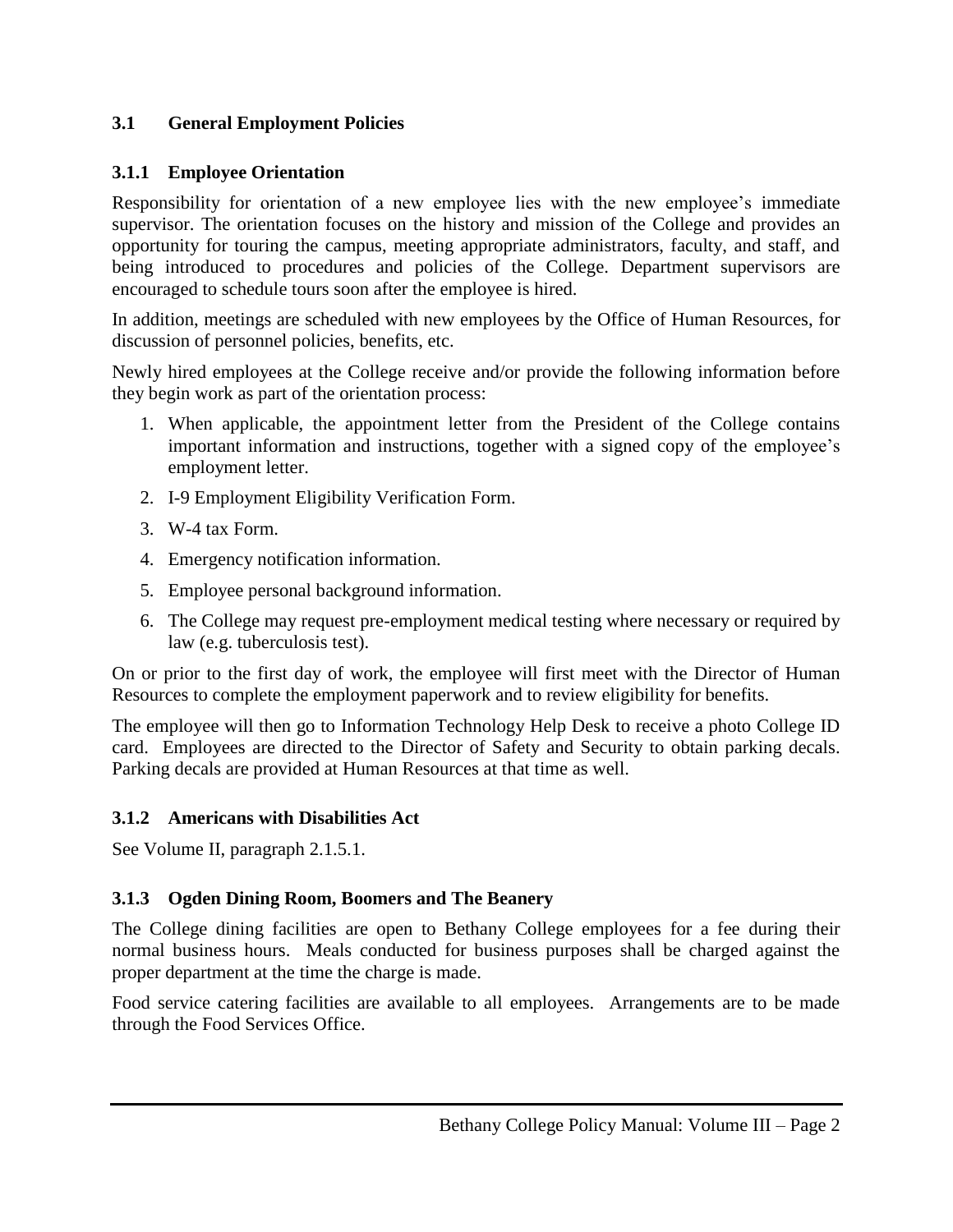#### <span id="page-6-0"></span>**3.1.4 Confidential and Proprietary Information**

Employees of Bethany College will receive and have access to information of the College that is confidential in nature, regarding the College, its faculty, students, and vendors. The protection of confidential information and trade secrets is vital to the interests and the success of the College. Such confidential information includes, but is not limited to, the following examples:

- 1. Student information;
- 2. Compensation data;
- 3. Customer lists;
- 4. Financial information; and
- 5. Business strategies.

Employees are not to disclose any such confidential and proprietary information to:

- 1. Any other person in the organization unless there is a legitimate business reason for doing so; or
- 2. Any person outside the organization unless management has expressly stated that the information can be disclosed to that person. This obligation exists even after the employee leaves the organization.

The organization protects confidential and proprietary information by restricting employees and visitors' access to certain designated areas and access to documents to only those who have legitimate reasons to view them.

Employees who improperly use or disclose trade secrets or confidential information will be subject to disciplinary action, up to and including termination of employment, even if they do not actually benefit from the disclosed information.

#### <span id="page-6-1"></span>**3.1.5 Criminal History Background Checks**

The College seeks to provide a safe and professional environment for students, faculty, staff, and visitors. To accomplish this, the College conducts criminal history background checks for all prospective new hires to identify individuals who may have committed serious crimes that would disqualify them from employment by law or because their presence in the workplace would create an unacceptable risk. Credit checks will be run on all prospective employees that would work in the financial-related offices of Business and Finance, Financial Aid, and Institutional Advancement. Background information that is falsely reported by an applicant may be cause for termination of employment.

If a criminal history or negative credit information has been reported by the applicant and/or the criminal history background or credit check process uncovers potential problems, the Office of Human Resources will consult with the Vice President for Finance to determine the next course of action. With regard to faculty appointments, the Vice President for Academic Affairs and Dean of the Faculty will also be consulted with the Vice President for Finance. Each case will be reviewed and factors will be considered such as, but not limited to, the nature and age of the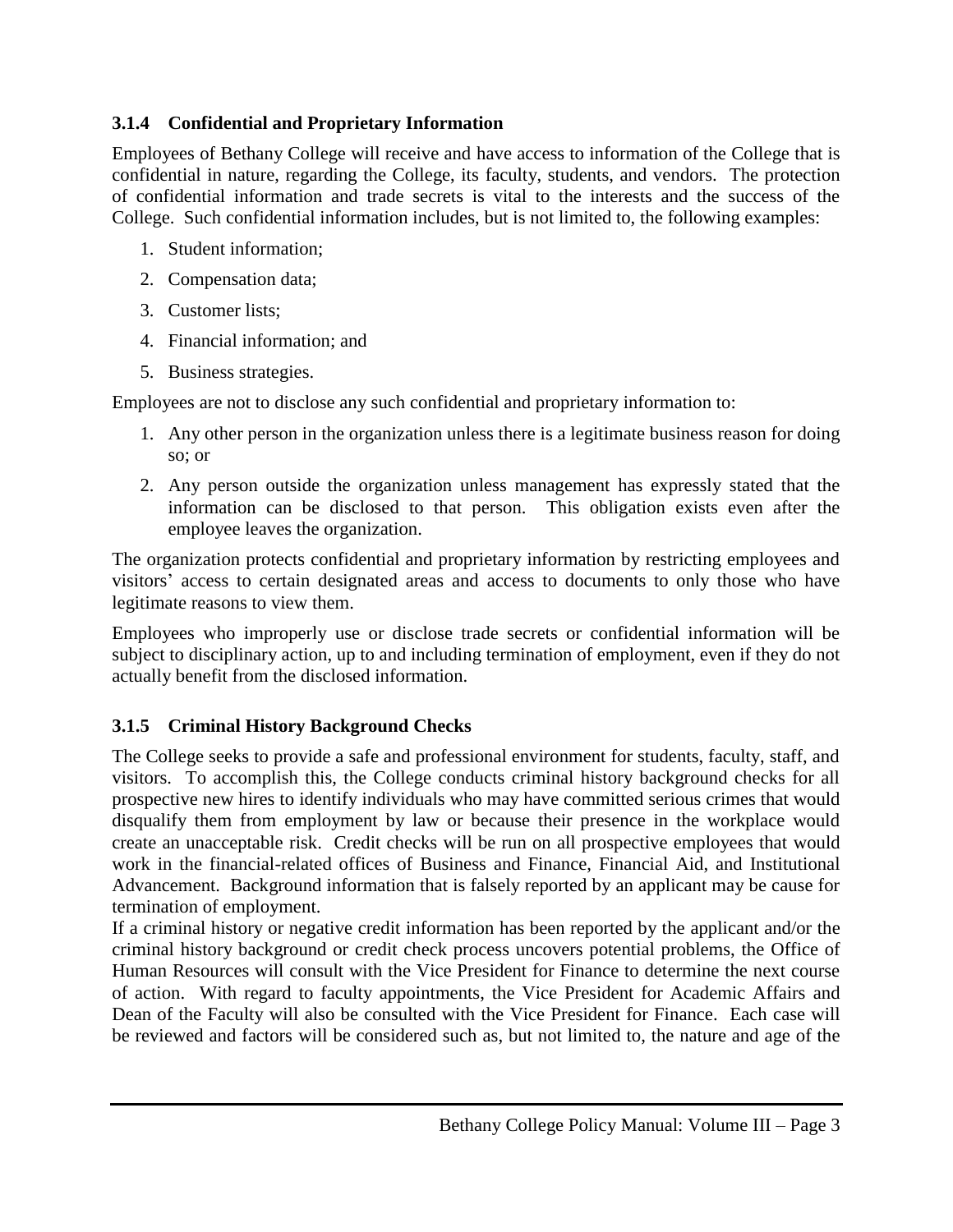crime reported, the position sought and duties, rehabilitation, the candidate's employment history and references.

Background check reports will be maintained in a secured file in the Office of Human Resources. A candidate who is judged not to qualify for a position or is not hired because of the criminal history background check may request in writing a copy of the report from the Office of Human Resources.

#### <span id="page-7-0"></span>**3.1.6 Designated Areas and Email**

The College uses designated areas and e-mail to communicate important business information such as safety rules, job postings, statutory and legal notices, other employment related notices, and management memos. Each employee has the responsibility to read the posted information. Supervisors can provide employees with the location of the nearest designated area.

No one is permitted to remove, alter, deface*,* or destroy material posted by the College.

#### <span id="page-7-1"></span>**3.1.7 Employee ID Cards**

All employees are required to have a College ID card available for presentation at any time.

#### <span id="page-7-2"></span>**3.1.8 Employee Alcohol and Drug Policies**

See Volume II, paragraph 2.2.2.4.

#### <span id="page-7-3"></span>**3.1.9 Employment of Relatives**

The employment of relatives in the same area of an organization may cause serious conflicts and problems with favoritism and employee morale. In addition to claims of partiality in treatment at work, personal conflicts from outside the work environment can be carried into day-to-day working relationships.

The College, therefore, prohibits the employment of spouses or other relatives in the same department. Employment may exist elsewhere at the College, however, provided that neither spouse nor other relative participate in a decision-making process affecting the appointment, retention, tenure, work assignments, promotion, demotion, or salary of the other spouse or relative.

This policy applies to any relative, higher or lower in the organization, who has the authority to review employment decisions. College employees cannot be transferred into such a reporting relationship. If the relative relationship is established after employment, the individuals concerned will decide who is to be transferred. If that decision is not made within 30 calendar days, management will decide. However, if the employment relationship was established prior to the effective date of this policy, transfer or termination will not apply. However, employment decisions affecting the subordinate employee will be reviewed by a Cabinet officer.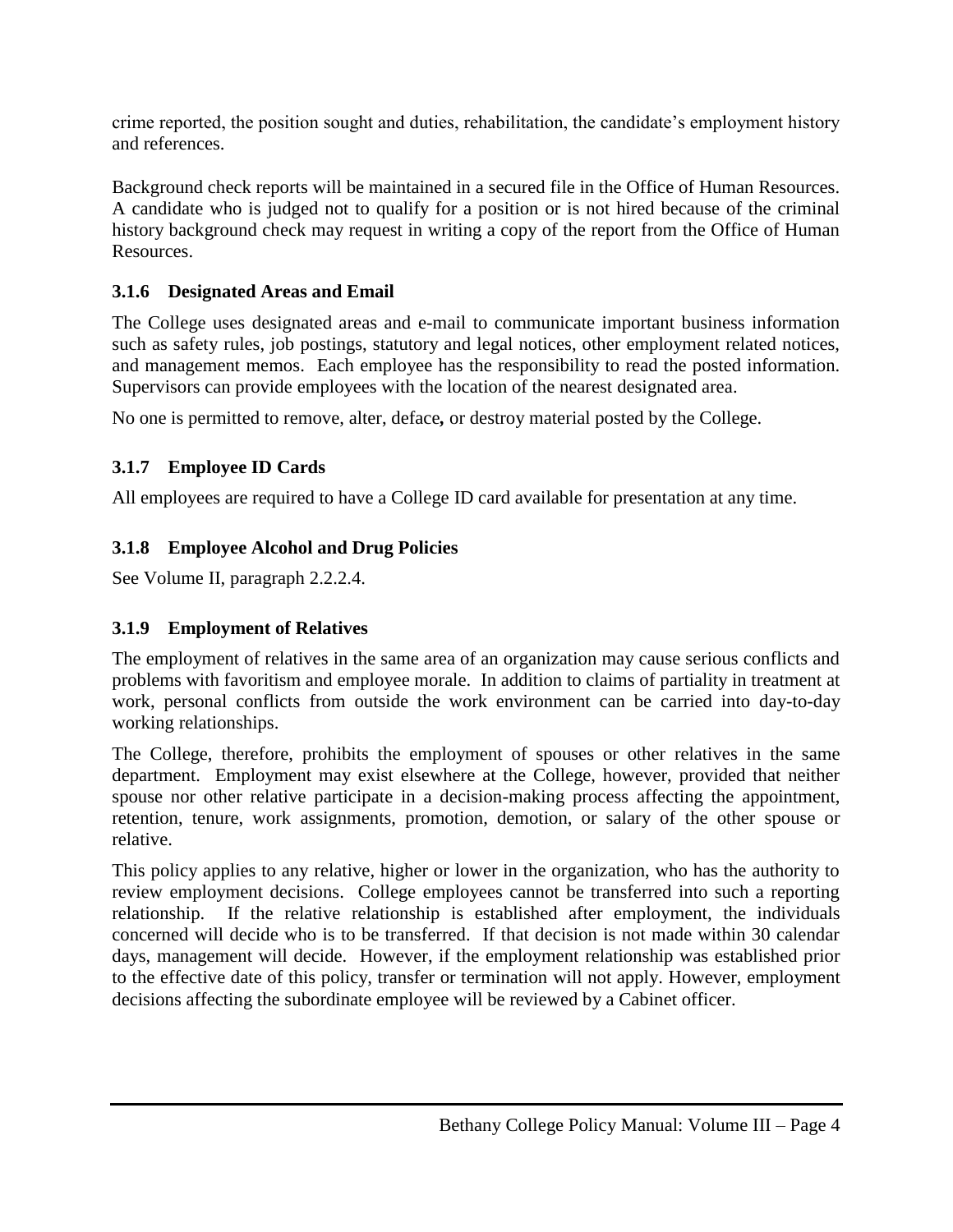In other cases where a conflict or the potential for conflict arises, even if there is no supervisory relationship involved, the parties may be separated by reassignment or terminated from employment.

For the purposes of this policy, a relative is any person who is related by blood or marriage, or whose relationship with the employee is similar to that of persons who are related by blood or marriage.

#### <span id="page-8-0"></span>**3.1.10 Ethics and Conflicts of Interest**

Employees are expected to use good judgment, adhere to high ethical standards*,* and avoid situations that create an actual or perceived conflict between their personal interests and those of the organization. Bethany College requires that the transactions in which employees participate are ethical and within the law, both in letter and in spirit. To this end, the College has adopted the following Code of Conduct:

#### <span id="page-8-1"></span>**3.1.10.1 Code of ethics**

#### **Preamble**

All institutions today face ethical concerns. Exemplary institutions adopt a policy to address many of those concerns. The Administration and Trustees of Bethany College have adopted this Code of Ethics to guide operations of the College. The Code of Ethics reaffirms the College's basic policies of ethical conduct for all faculty, staff, and other employees of the College ("members of the College Community"). The foundation of our Code consists of basic standards of conduct: (a) openness and integrity in our activities, including observance of the spirit, as well as the letter, of the law; (b) avoidance of conflicts or the appearance of conflicts between personal interests and the interests of the College; (c) maintenance of the College's reputation and avoidance of activities which might reflect adversely on the College; and (d) integrity in dealing with the assets of the College.

#### I. OPENNESS AND INTEGRITY AND OBSERVANCE OF LAWS

#### A. PERSONAL BENEFITS

It is important that the College enter into contractual relationships based solely, upon quality, service and price, and not open the basis of friendship or obligation. No member of the College Community may accept personal gifts (other than nominal, non-cash gifts) or receive lavish entertainment from persons desiring to do business with the College. A member of the College Community receiving any personal benefit shall immediately report it to the employee's Vice President, and, upon instructions from the Vice President, shall either return or dispose of the personal benefit accordingly. For purposes of this paragraph, the term "member of the College Community" shall include any of the following: members of the College faculty, staff, or other employees of the College and any of the following members of their family: spouse, minor children, other dependents, and parents, or any person or organization acting as agent or as a fiduciary for any of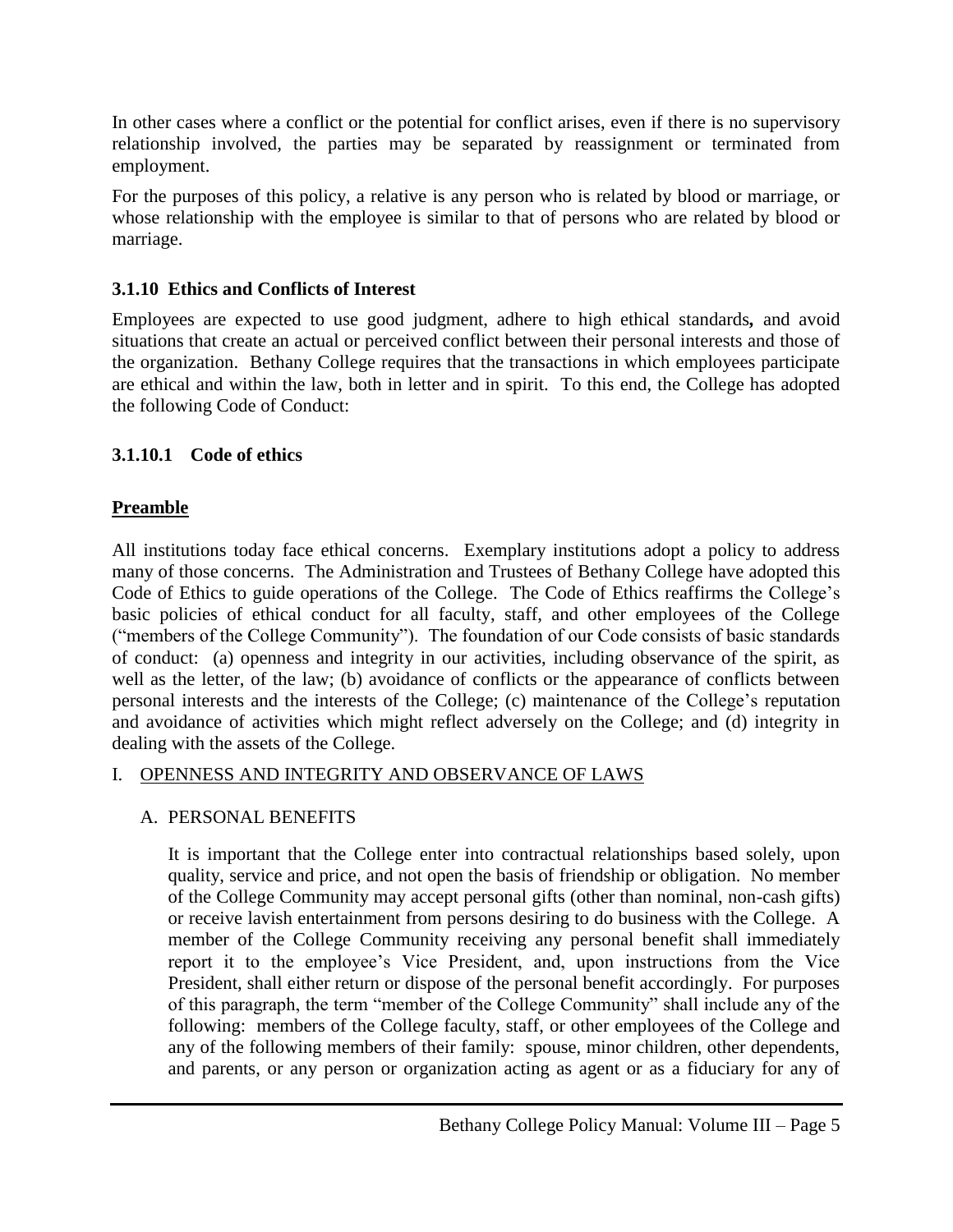those named, through which an employee or any one of those named may receive a personal benefit. "Personal benefit" shall mean any type of gift, gratuity, favor, service, loan, benefit, legacy, including cash, fee or compensation from any person or organization, (including but not limited to a customer or supplier), seeking or appearing to seek, to influence the employee in the performance of duties to the College. "Personal benefit" shall not include an occasional business meal or invitation to attend a social or sporting event, or a nominal gift.

#### B. PERSONAL FEES AND COMMISSIONS

No member of the College Community may accept personal fees or commissions in connection with any transactions on behalf of the College.

#### C. CANDOR AMONG EMPLOYEES AND IN DEALING WITH AUDITORS AND **COUNSEL**

The President of the College must be informed at all times of matters which might adversely affect the reputation of the College. Concealment of information may be considered a signal that the College's policies and rules can be ignored, and such conduct cannot be tolerated. Accordingly, there shall be full communication with the President. Moreover, complete candor is essential in dealing with the College's independent auditors and attorneys.

#### D. COMPLIANCE WITH LAWS AND REGULATIONS

The College strives to be in strict compliance with all laws and regulations that are applicable to it. Although laws and regulations may sometimes be ambiguous and difficult to interpret, as a good citizen, the College emphasizes good faith efforts to follow the spirit and intent of the law. If there is any question about any law or regulation, employees should seek advice from the College's General Counsel.

#### II.CONFIDENTIALITY AND THE REPUTATION OF THE COLLEGE

#### A. CONFIDENTIALITY

Each employee is required to maintain the confidentiality of the proprietary information of the College, both during employment by the College and after the termination of the employment relationship.

#### B. COLLEGE HOSPITALITY TO PUBLIC OFFICIALS

Occasionally public officials visit our campus. Such individuals are severely restricted by law with regard to the acceptance of even minor gratuities. Acts of hospitality toward public officials should never be on such a scale or of such a nature as might tend to compromise or give the impression of compromising the integrity or the reputation of either the public official or the College. When such hospitality is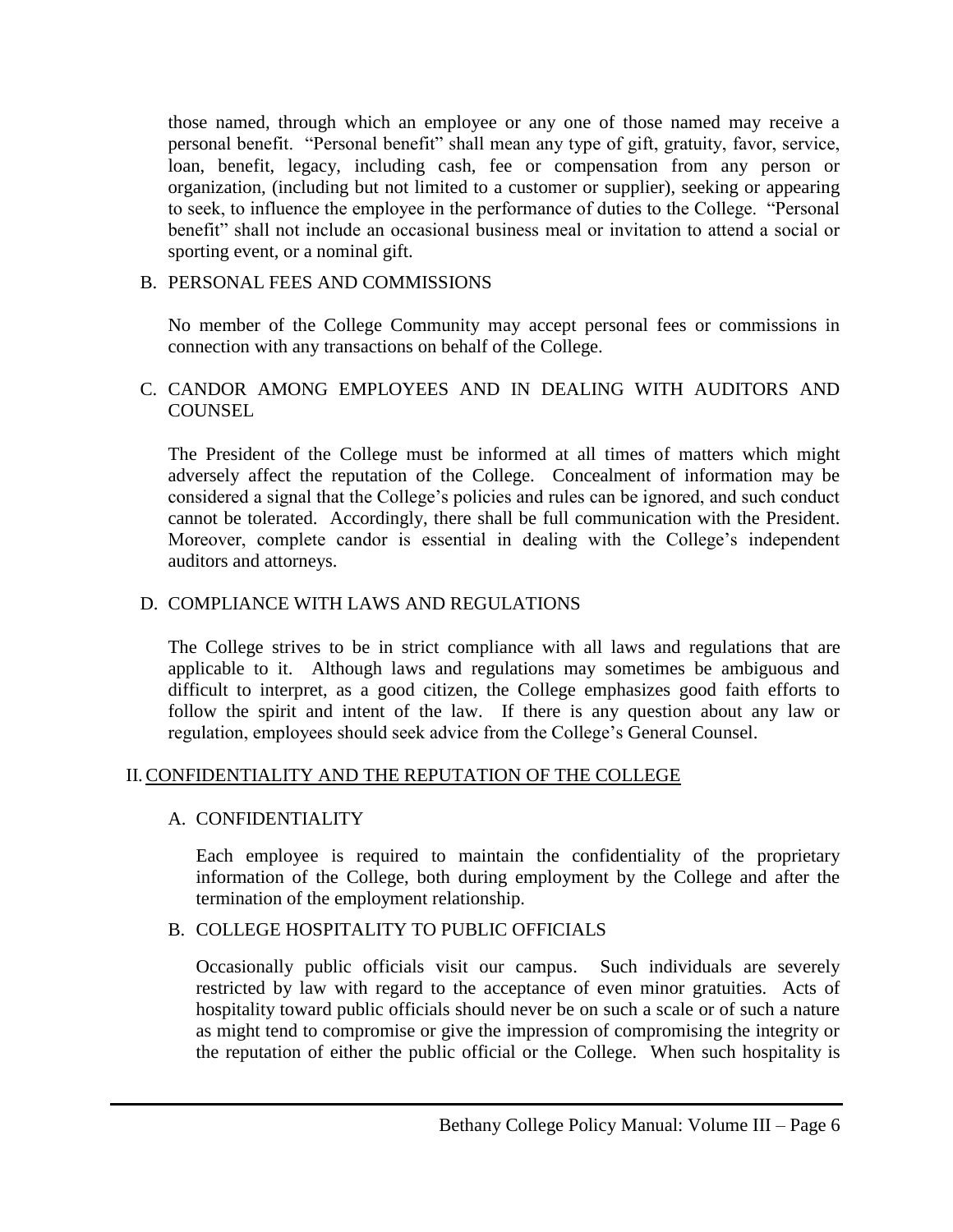extended, it should be with the expectation that it will become a matter of public knowledge.

#### III. DEALING WITH THE ASSETS OF THE COLLEGE

#### A. BRIBES AND PREFERENTIAL TREATMENT

No bribes, kickbacks or other similar remuneration or consideration shall be given to or accepted by any person or organization in order to attract business or for any other reason whatsoever.

#### B. POLITICAL AND CHARITABLE CONTRIBUTIONS

While the College recognizes its obligations with regard to charities, no contributions of funds or properties of the College can be made unless they have been approved by the President. Contributions include charitable and political contributions of any kind made by the College or by its employees either on behalf of the College or for the benefit of the College. Funds of the College include petty cash, funds derived from reimbursement of travel or other expenses or any other sources of funds of the College.

Employees of the College, as individuals not representing the College, are free to make charitable or political contributions with their own funds, which may, of course, include funds paid to them by the College.

#### C. GIFTS

No cash gifts of College monies can be given to any person or organization. Noncash gifts shall not exceed one hundred dollars (\$100.00) in cost without approval of the President.

#### D. PROPER ACCOUNTING

The College has established internal accounting controls and recordkeeping policies in order to meet both the requirements of law and the business requirements of the College. Employees are expected to maintain and adhere to these controls and policies. The accounting records of the College must be complete, accurate, and in reasonable detail. Such records include books of original entry and other financial information used for internal management decision-making and external reporting. The underlying transactions must be properly authorized and recorded on a timely basis in order to (1) permit preparation of financial statements in accordance with generally accepted accounting principles and; (2) maintain accountability of assets. All funds and assets must be fully and properly recorded on the books of the College. In addition, it is unlawful to falsify any book, record or account which reflects transactions of the College or dispositions of the College's assets. Members of the College Community should be certain that all transactions with other persons are properly documented and recorded to avoid any possible allegation that the College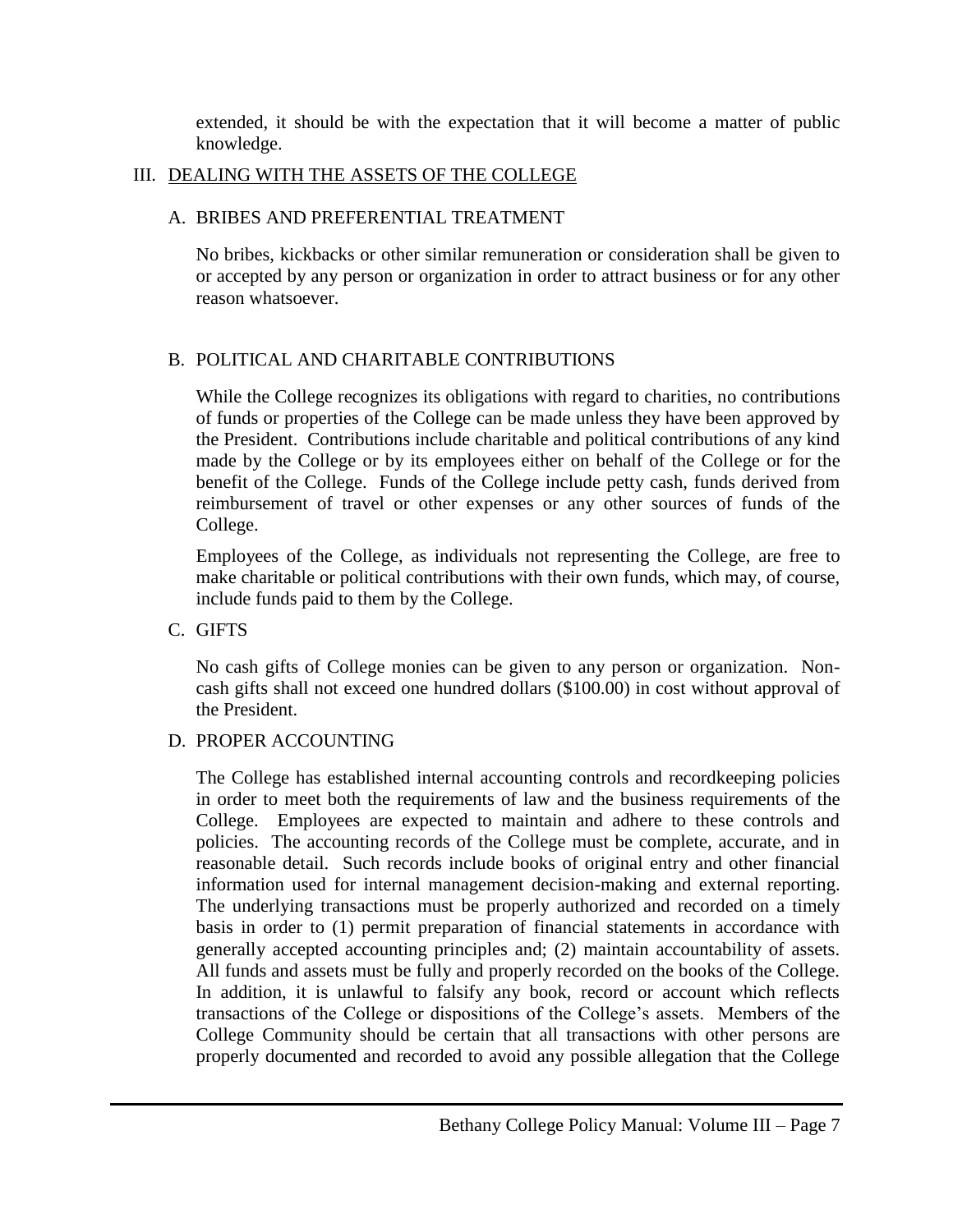was assisting such persons in improperly recording or detailing the nature of the transactions involved.

#### E. DISCOVERY OF VIOLATIONS OF THE CODE OF ETHICS

Discovery of events of a questionable, fraudulent or illegal nature or which are in violation of this Code of Ethics should be reported to the President of the College or to the President's designee. In the alternative, such matters may be reported to the Chair of the Finance Committee of the Board of Trustees or the Chair of the Board of Trustees.

#### F. REPORTING COMPLIANCE WITH THE CODE OF ETHICS

Annually staff members will acknowledge compliance with the Code of Ethics and shall report any transactions, events, or relationships where it might appear to be a conflict of interest or exception to the policy.

#### IV. VIOLATIONS

Members of the College Community are expected to act fairly and honestly in all transactions with the College and with others in order to maintain the high ethical standards of the College in accordance with this Code of Ethics. Violations of these rules of conduct constitute grounds for discipline, up to and including, dismissal.

# <span id="page-11-0"></span>**3.1.10.2 Conflict of Interest**

Employees have an obligation to conduct business within guidelines that prohibit actual or potential conflicts of interest. This policy establishes only the framework within which the College wishes to operate. The purpose of these guidelines is to provide general direction so employees can seek further clarification on issues related to the subject of acceptable standards of operation. Contact the Director of Human Resources for more information or questions about conflicts of interest.

An actual or potential conflict of interest occurs when an employee is in a position to influence a decision that may result in a personal gain for that employee or for a relative as a result of the College's business dealings. For the purposes of this policy, a relative is any person who is related by blood or marriage, or whose relationship with the employee is similar to that of persons who are related by blood or marriage.

No "presumption of guilt" is created by the mere existence of a relationship with outside firms. However, if employees have any influence on transactions involving purchases, contracts, or leases, it is imperative that they disclose to an officer of the College as soon as possible the existence of any actual or potential conflict of interest so that safeguards can be established to protect all parties.

Personal gain may result not only in cases where an employee or relative has a significant ownership in a firm with which the College does business, but also when an employee or relative receives any kickback, bribe, substantial gift, or special consideration as a result of any transaction or business dealings involving the College.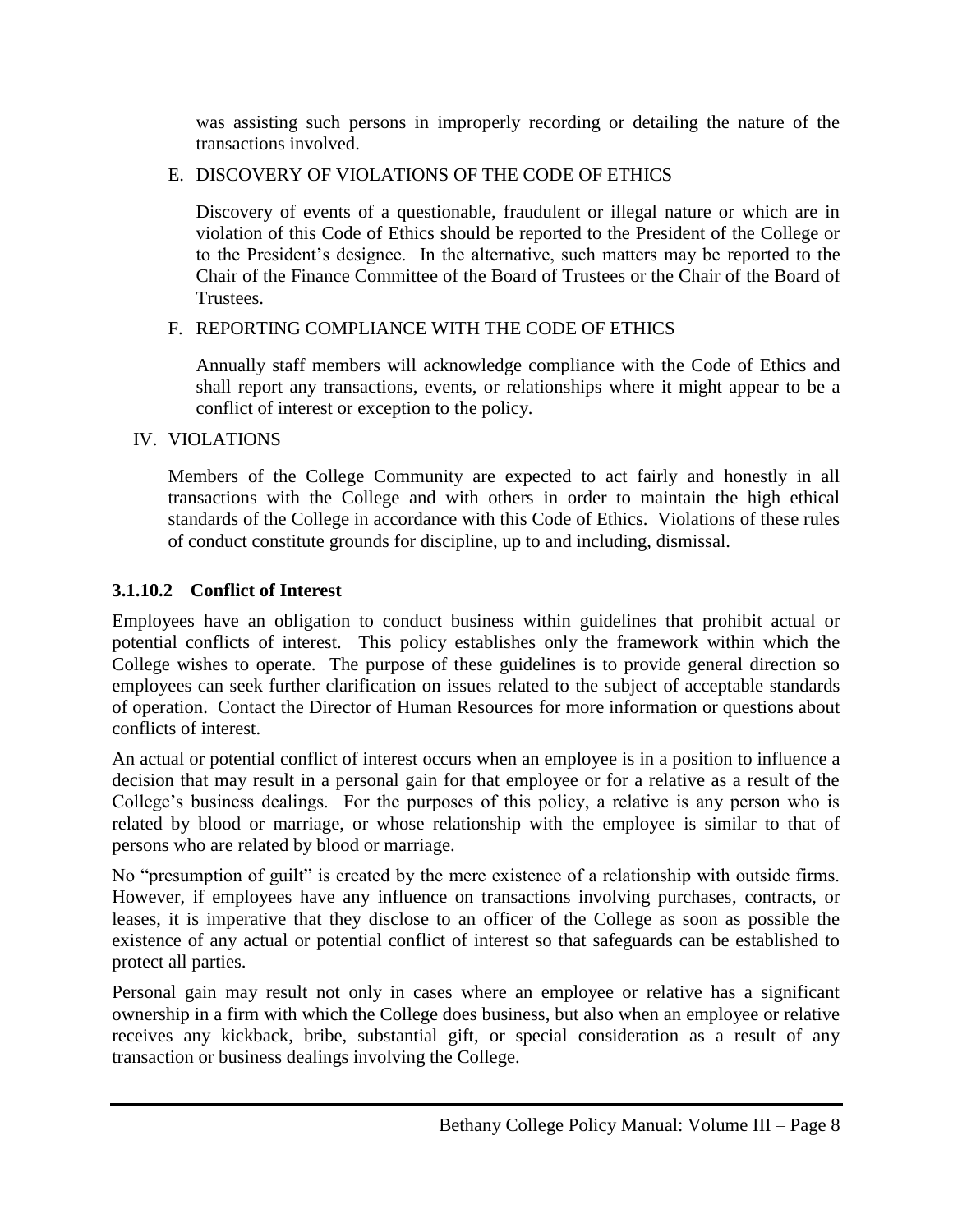#### <span id="page-12-0"></span>**3.1.11 Harassment Statement**

See Volume II, Subsection 2.1.2, et seq.

#### <span id="page-12-1"></span>**3.1.12 Whistleblowing**

This policy governs the reporting and investigation of allegations of suspected unlawful and/or unethical activities, the protection of whistleblowers from retaliation, and the protection of the accused. It describes the procedures for investigating known or suspected improper activities and addressing complaints of retaliation for raising such issues.

Bethany College has a responsibility for the stewardship of College resources and the sources of support that enable it to pursue its mission. The College's internal controls and operating procedures are intended to detect and to prevent or deter improper activities. However, intentional and unintentional violations of laws, regulations, policies and procedures may occur and may constitute unlawful activities. The College has a responsibility to investigate and report to appropriate parties allegations of suspected improper activities, and to protect those employees who, in good faith, report these activities to the appropriate authority.

When a person reports allegations of suspected improper activities to an appropriate authority the report is known as a *protected disclosure.* College employees and applicants for employment who make a protected disclosure are protected from retaliation.

All internal complaints will be investigated promptly and with discretion, and all information obtained will be handled on a "need to know" basis. At the conclusion of an investigation, as appropriate, remedial and/or disciplinary action will be taken where the allegations are verified and/or otherwise substantiated.

Any employee who believes he or she has been subjected to or affected by a retaliatory act for (1) reporting suspected unlawful activity or (2) refusing to engage in activity that would result in a violation of law, should report such conduct to the Director of Human Resources. Any supervisory employee who receives such a report, or who otherwise is aware of retaliatory conduct, is required to advise the Vice President for Finance, of any such report or knowledge of retaliatory conduct.

A College employee may not: (1) retaliate against an employee or applicant for employment who has made a protected disclosure or who has refused to obey an illegal order, nor (2) directly or indirectly use or attempt to use the official authority or influence of his or her position for the purpose of interfering with the right of an applicant or an employee to make a protected disclosure to the College. It is the intention of the College to take whatever action may be necessary to prevent and correct activities that violate this policy.

#### **3.1.12.1 Procedures - Filing a Report of Suspected Improper Activities**

<span id="page-12-2"></span>1. Any person may report allegations of suspected illegal and unethical activities. Knowledge or suspicion of improper College activities may originate from academic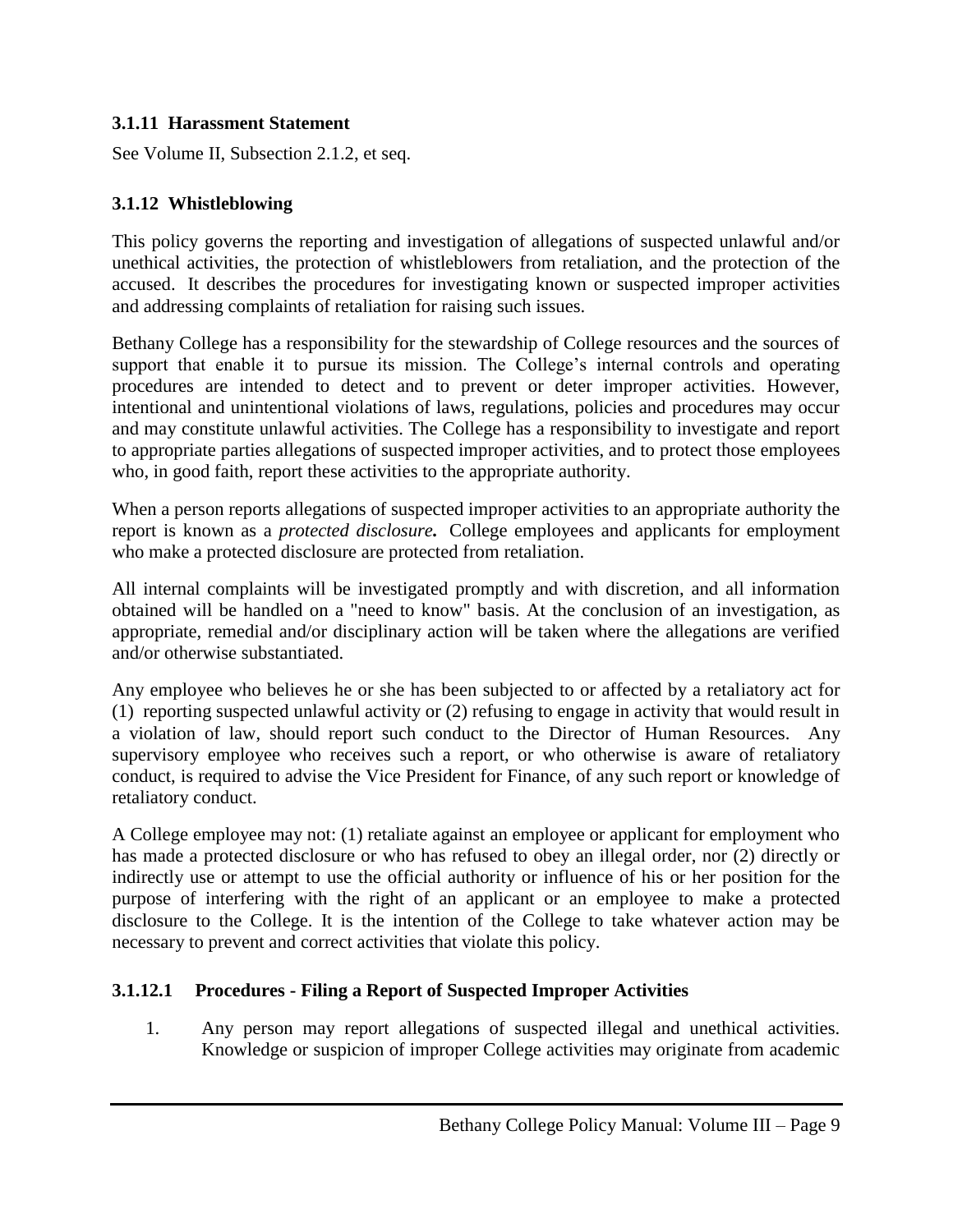personnel, staff, or administrators carrying out their assigned duties, internal or external auditors, law enforcement, regulatory agencies, and customers, vendors, students or other third parties. Allegations of suspected improper activities may be reported anonymously.

- 2. Allegations of suspected improper activities should be made to the Director of Human Resources either via telephone or the internet. Such reports should be factual and contain as much specific information as possible.
- 3. The Director of Human Resources will forward a report on each allegation of suspected improper action to the President of the College. If the suspected improper action involves the Director of Human Resources, it will be forwarded to the President of Bethany College.
- 4. Prior to the appointment of the committee to investigate the claim, the Director of Human Resources will present the claim to the President of the College. If the President of the College feels the claim is unfounded the President has the authority to dismiss the claim. The Director of Human Resources will be charged with documenting the decision not to investigate. If the claim is not so dismissed, the Director of Human Resources will form a committee comprised of one Vice President, one tenured faculty member (drawn at random) and one staff member (drawn at random). If one of these members is accused or a member of their supervisory area is involved, that member will be excused from the committee for this incident(s). If the suspected improper action involves the Director of Human Resources, the President of the College will form the committee as indicated above.
- 5. It is the responsibility of the Director of Human Resources to keep the President of the College aware of all reported allegations and the progress of the investigating committee, unless the allegation is directed at the President of the College at which time the Director of Human Resources will involve the Chair of the Board of Trustees, if in his or her judgment, such is necessary.
- 6. This policy will not cover all situations and claims of discriminatory treatment (e.g. Title VII matters) will be investigated in accordance with procedures set forth in policies relating to such situations, nor does this policy restrict Bethany College or the committee in taking appropriate steps to investigate claims.

#### <span id="page-13-0"></span>**3.1.12.2 Committee Procedure**

- 1. Review by the President of the College will occur within ten business days of the receipt of a claim by the Director of Human Resources. Any appointed committee will convene within ten business days of the review of a claim by the President of the College.
- 2. The committee will review all relevant materials.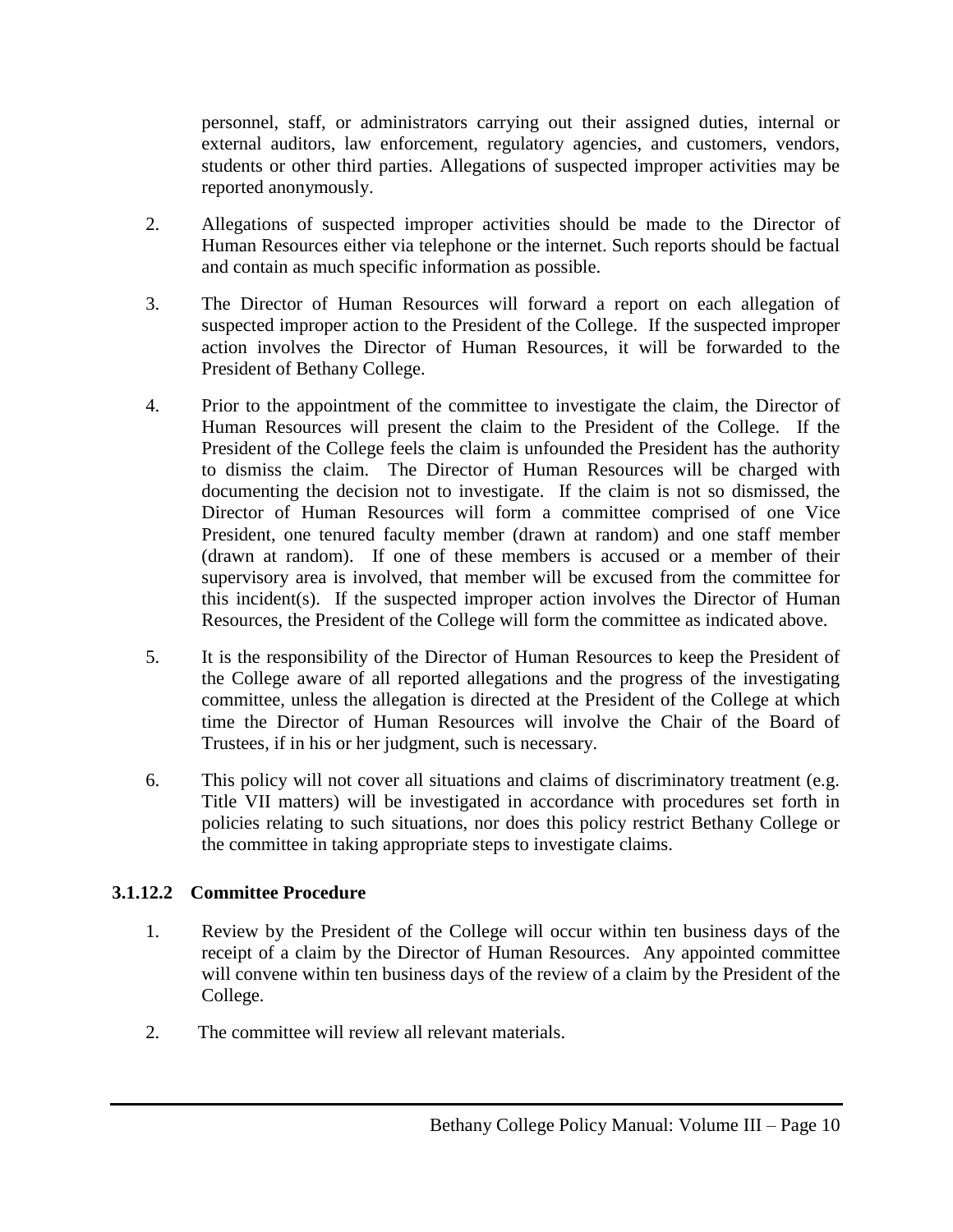- 3. All materials and notes will remain locked in a file in the Office of Human Resources, including individual committee members notes.
- 4. The committee's discovery and recommendation will be sent to the President of the College for his review.
- 5. Anonymous reports will be handled in the same manner.

#### <span id="page-14-0"></span>**3.1.13 Immigration Law Compliance**

The College is committed to employing only United States citizens and aliens who are authorized to work in the United States and does not unlawfully discriminate on the basis of citizenship or national origin.

In compliance with the Immigration Reform and Control Act of 1986, each new employee, as a condition of employment, must complete the Employment Eligibility Verification Form I-9 and present documentation establishing identity and employment eligibility. Any employee who is returning to the College after a break in service of one year or more must also renew their paperwork in the Office of Human Resources before they begin work. Employees without the necessary paperwork will not be allowed to continue work.

It is essential that all international students, scholars and staff ensure that current INS paperwork is on file in the Office of Human Resources or the Office of Student Life and/or Registrar as appropriate. If an employee renews a Visa, I-20, I-90, or any other such paperwork, the employee must also renew their records of that paperwork in the Office of Human Resources.

Employees with questions or seeking more information on immigration law issues are encouraged to contact the Office of Human Resources. Employees may raise questions or complaints about immigration law compliance without fear of reprisal.

#### <span id="page-14-1"></span>**3.1.14 Outside Employment**

Employees may hold outside jobs as long as they meet the performance standards of their job with the College. All employees will be judged by the same performance standards and will be subject to the College's scheduling demands, regardless of any existing outside work requirements.

If the College determines that an employee's outside work interferes with performance or the ability to meet the requirements of the College as they are modified from time to time, the employee may be asked to terminate the outside employment if the employee wishes to remain with the College.

Outside employment that constitutes a conflict of interest is prohibited. Employees may not receive any income or material gain from individuals outside the College for materials produced or services rendered while performing their College jobs or while using College owned equipment or facilities.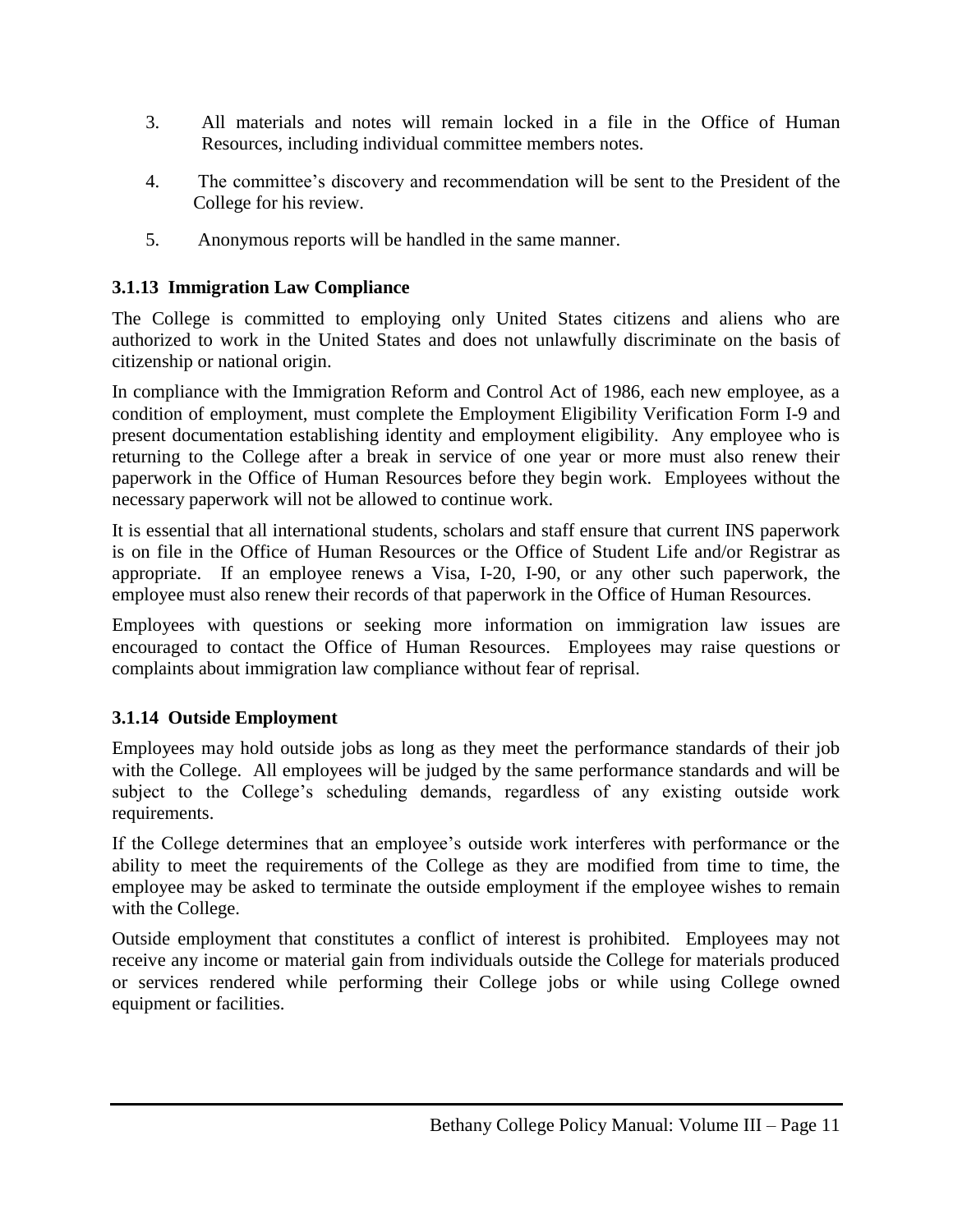Full-time employees who are employed, or plan to be employed, elsewhere in a manner that conflicts with their College duties in any way must obtain approval in writing from the Director of Human Resources.

#### <span id="page-15-0"></span>**3.1.15 Physical Examinations**

To ensure the health of employees, Bethany College reserves the right to require a physical examination and/or statement from the employee's personal physician at the time of employment and/or upon an employee's return from a sick leave of three days or more.

Incumbent employees selected for new positions with significantly different demands may also be required to have a physical examination based on the new position's requirements.

Arrangements will be made by the Office of Human Resources for a physical examination to be conducted at a medical facility designated by the College. The medical examination will be provided at no cost to the candidate, and may include examination, testing and/or immunizations deemed by the College to be appropriate for the particular employment position. At the discretion of the College, additional periodic exams or testing may be requested, especially on the occasion of an employee injury in the workplace.

# <span id="page-15-1"></span>**3.1.16 Professional Attire**

The College's public image is of significant importance to the current and future achievements of the College. With these considerations in mind, employees are expected to use good judgment in grooming, appearance, and personal habits so that at all times a professional and positive image is conveyed within the community and to the public.

#### <span id="page-15-2"></span>**3.1.17 Security Inspections**

The College wishes to maintain a work environment that is free of illegal drugs, misuse of alcohol, firearms, explosives, or other improper materials and the misuse of alcohol. To this end, the College prohibits the possession, transfer, sale, or use of such materials on its premises. The College requires the cooperation of all employees in administering this policy.

Desks, lockers, bookshelves, file cabinets, and other storage devices may be provided for the convenience of employees, but remain the sole property of the College. Accordingly, with reasonable cause, any authorized agent or representative of the College can inspect them, as well as any articles found within them, at any time, either with or without prior notice. (See Volume II, Alcohol and Drug Policies and other policies related to Health and Safety).

# <span id="page-15-3"></span>**3.1.18 Telephone Courtesy**

The telephone is often the first contact the public has with the College. Impressions and opinions about the College are formed by this initial contact. Each employee is requested to follow these recommended techniques of telephone courtesy with both internal and external calls: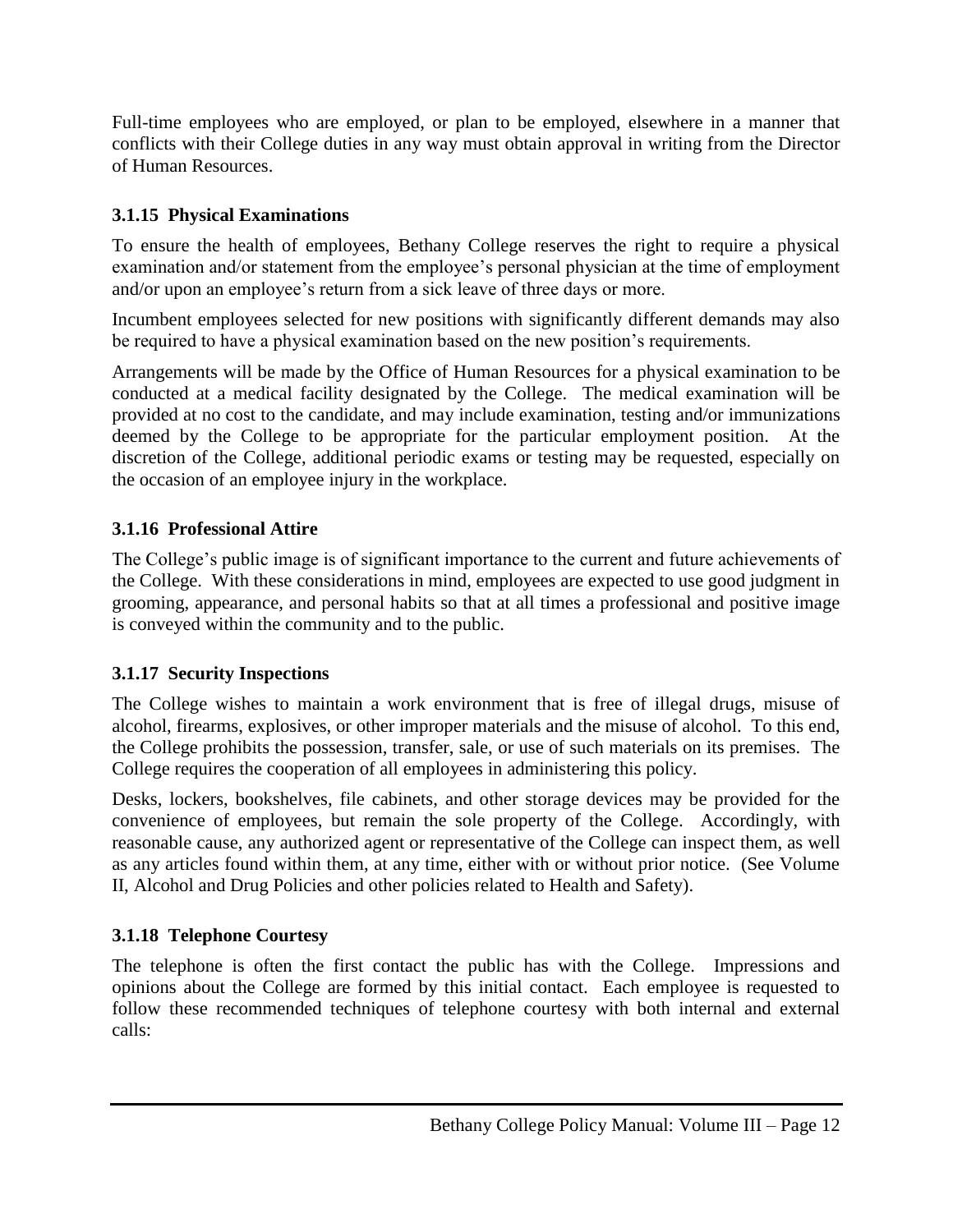- 1. Answer the telephone promptly. Give the department name, followed by the employee's name. For example: "Center for Enrollment, Miss Jones speaking."
- 2. Speak pleasantly, and be polite.
- 3. Give careful and accurate answers.
- 4. If information is requested and is not readily available, ask to call the person back.
- 5. Transfer calls courteously.

#### <span id="page-16-0"></span>**3.1.19 Return-To-Work Policy**

This policy applies to all Bethany College employees who suffer a work-related injury or develop an occupational disease.

#### <span id="page-16-1"></span>**3.1.19.1 Policy Statement**

Bethany College recognizes the need to support the recovery of employees should they suffer a work-related injury or develop an occupational disease. When an employee is temporarily unable to perform some or all of the duties of their regular job because of such an injury or disease, it is well established that recovery is accelerated when the employee continues to work. Based on this principle, Bethany College strongly supports early return-to-work and requires each location to explore all early return-to-work options for an employee eligible for such assistance.

#### <span id="page-16-2"></span>**3.1.19.2 Specifics of a Modified-Duty Assignment**

- A modified-duty assignment cannot last longer than ninety (90) calendar days, in most cases.
- A modified-duty assignment must be substantially similar to the employee's regular job in regard to business location and the hours (shift) worked.
- While working in a modified-duty assignment, the employee receives the same base rate of pay received while working in his/her regular position.
- A modified-duty assignment in another department does not constitute a transfer to that position.
- The employee's original appointing authority is responsible for an employee's salary and benefits while the employee is working in a modified-duty assignment with another department.
- If a modified-duty assignment is provided in another department, that department shall report the hours worked to the employee's original employing department.
- If a modified-duty assignment is provided in another department, the employee's original employing department remains responsible for personnel issues.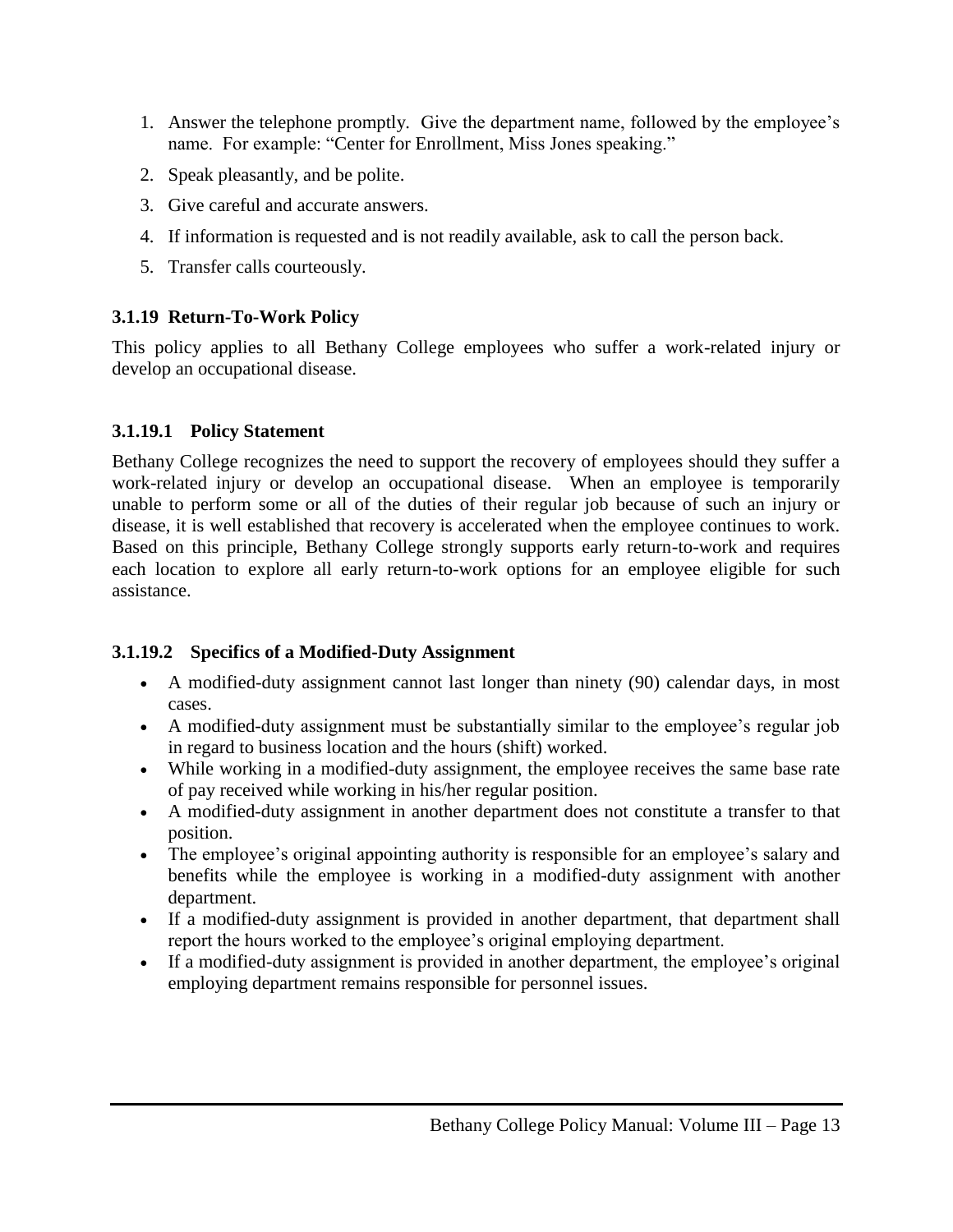#### <span id="page-17-0"></span>**3.1.19.3 Conditions for Offering an Assignment:**

- The employee is released to work, but the treating physician certifies that the employee is temporarily unable to perform some or all of his/her regular job duties.
- An appropriate modified-duty assignment is available.
- The appointing authority would otherwise employ the employee had they not incurred the work-related injury or disease.
- The employee must have submitted an injury report form to their department within 24 hours from the date of injury or development of an occupational disease, unless a legitimate excuse exists for not submitting the form within the time frame.

#### <span id="page-17-1"></span>**3.1.19.4 Conditions for Terminating an Assignment:**

- Ninety calendar days elapse from the day the employee begins the modified-duty assignment. (Under certain conditions, one ninety-day extension may be authorized.)
- The employee's treating physician releases him/her to return to his/her regular position.
- The employee is given permanent restrictions that prevent a return to the regular position. (A modified-duty assignment must be terminated within thirty days after the employee is given permanent restrictions.)
- The modified-duty assignment is no longer available, or other conditions require the department to terminate the assignment.
- The employee's claim for workers' compensation is denied.
- The employee terminates his/her employment or retires.

#### <span id="page-17-2"></span>**3.1.19.5 Conditions for Extending an Assignment for an Additional Ninety-Day Period:**

- The employee remains unable to perform the duties of his/her regular position after the completion of a ninety-day modified-duty assignment.
- After working in a modified-duty assignment, the employee returns to work at his/her regular position, but again becomes temporarily unable to perform the duties of the position.
- The workers' compensation insurer recommends the extension.

#### <span id="page-17-3"></span>**3.1.19.6 Procedure for Employees with Permanent Restrictions**

Contact the Office of Human Resources for assistance.

#### <span id="page-17-4"></span>**3.1.20 Tobacco Use**

See Volume II, Subsection 2.2.8.

#### <span id="page-17-5"></span>**3.1.21 Visitors in the Workplace**

To provide for the safety and security of employees and the facilities at the College, only authorized visitors are allowed in the workplace. Restricting unauthorized visitors helps maintain safety standards, protects against theft, ensures security of equipment, protects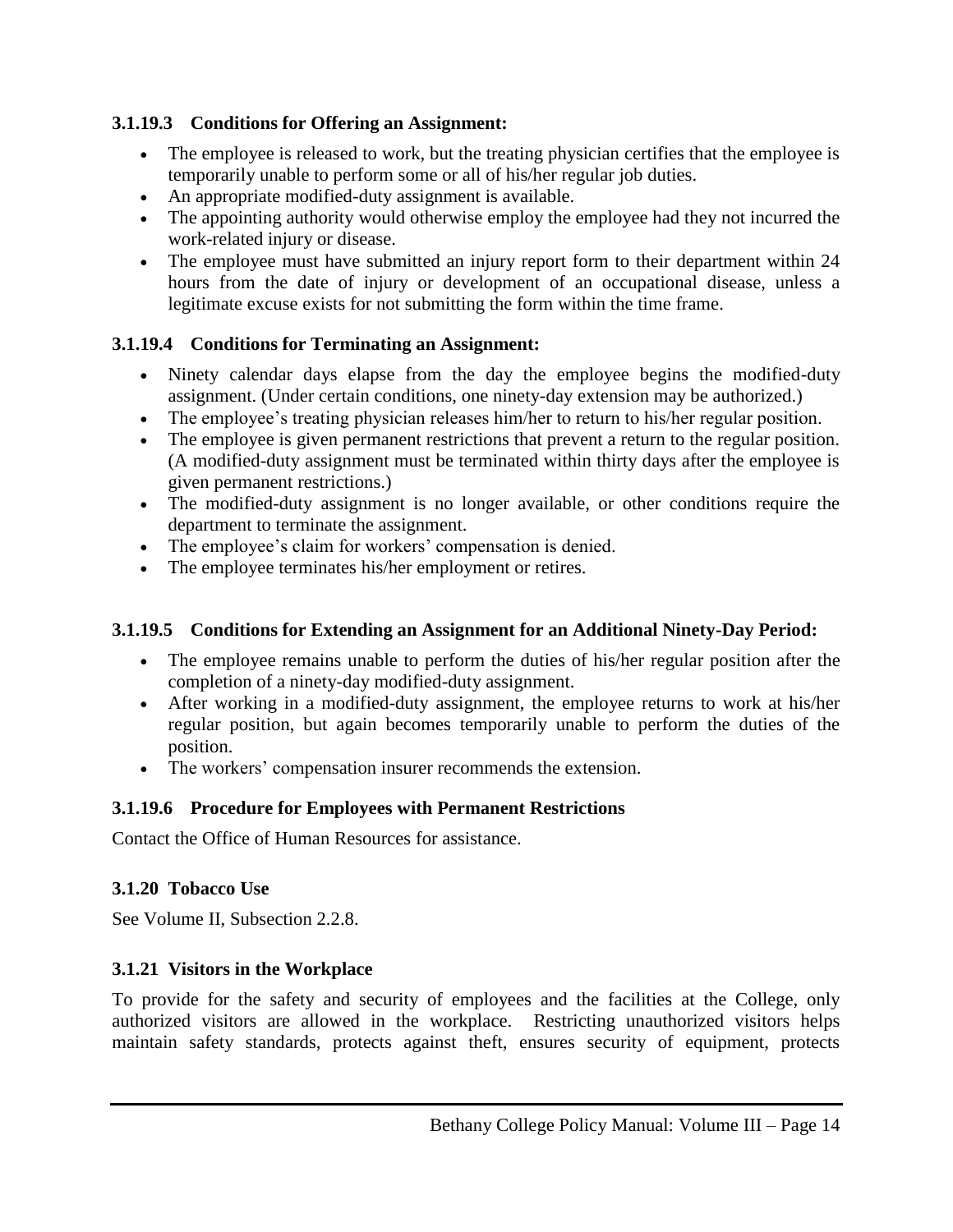confidential information, safeguards employee welfare, and avoids potential distractions and disturbances.

Authorized visitors will receive directions or be escorted to their destination. Employees are responsible for the conduct and safety of their visitors.

If an unauthorized individual is observed on College premises, employees should immediately notify their supervisor or security. Any suspicious behavior shall be reported immediately to the Department of Safety and Security.

#### <span id="page-18-0"></span>**3.1.22 Violence in the Workplace**

The safety and security of all employees is of primary importance at Bethany College. Threats, threatening and abusive behavior, or acts of violence against employees, visitors, students, or other individuals by anyone on College property will not be tolerated. Violations of this policy will lead to corrective action up to, and including, termination and/or referral to appropriate law enforcement agencies for arrest and prosecution. Bethany College reserves the right to take any necessary legal action to protect its students and employees.

Any person who makes threats, exhibits threatening behavior, or engages in violent acts on campus shall be removed from the premises as quickly as safety permits and shall remain off campus pending the outcome of an investigation. Following the investigation, the College will initiate an immediate and appropriate response. This response may include, but is not limited to, suspension and/or termination of any business relationship, reassignment of job duties, suspension or termination of employment, and/or criminal prosecution of the person or persons involved.

All employees are responsible for notifying management of any threats that they witness or receive or that they are told another person witnessed or received. Even without a specific threat, all employees should report any behavior they have witnessed that they regard as potentially threatening or violent or which could endanger the health or safety of an employee when the behavior has been carried out on campus or is connected to Bethany College employment or business. Employees are responsible for making this report regardless of the relationship between the individual who initiated the threatening behavior and the person or persons being threatened. The organization understands the sensitivity of the information requested and has developed confidentiality procedures that recognize and respect the privacy of the reporting employee.

[Note: The College cannot guarantee absolute confidentiality because it may have to report this to a law enforcement agency, other governmental agency, etc. However, the College will try to maintain the anonymity of the reporting employee when at all possible.]

# <span id="page-18-1"></span>**3.1.23 Weather Policy**

In an effort to provide a fair and equitable policy for all personnel, Bethany College has enacted the following in the event of inclement weather or other emergency conditions: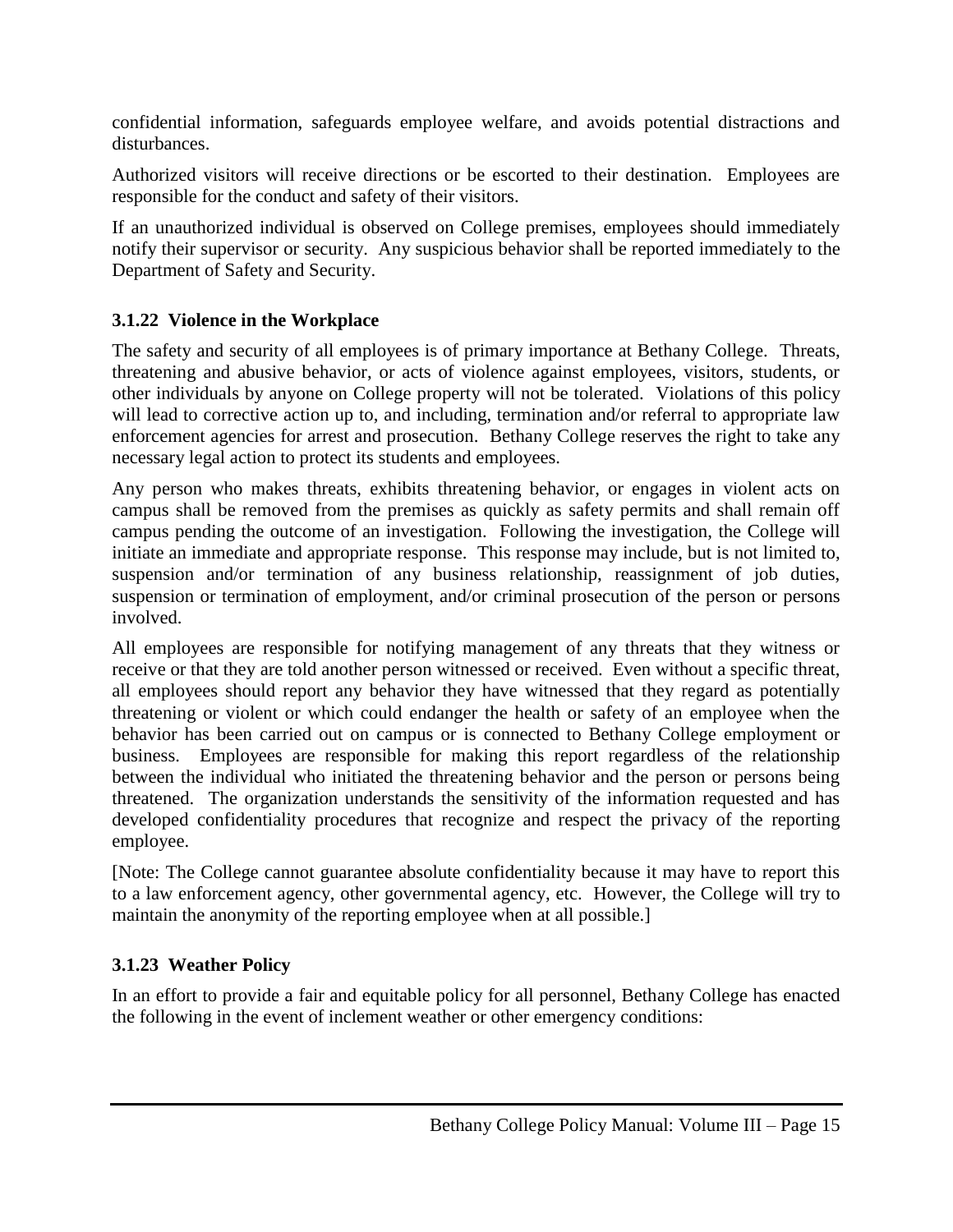All Bethany College personnel are expected to make a reasonable effort to get to work unless otherwise specified through the local news media and the College website. Those who are unable to get to work are required to use vacation or personal time, unless extreme conditions such as driving bans exist.

Contact a supervisor if unsure of the declared status.

#### <span id="page-19-0"></span>**3.2 Personnel Records**

#### <span id="page-19-1"></span>**3.2.1 Employment Records**

New employees must complete an application and all pertinent payroll information before pay can be processed. Each employee must have completed and filed a US Treasury Department Form W-4 and a US Department of Justice (Immigration and Naturalization) Form I-9 (see Subsection 3.1.13 above). Eligible employees shall also complete benefit forms at the time of hire (orientation packages are provided to new employees by the Office of Human Resources).

Bethany College is required to keep accurate, up-to-date employment records on all employees to ensure compliance with state and federal regulations, to keep benefit information up-to-date, and to make certain that important mailings reach all employees. The organization considers the information in personnel files to be confidential.

Employees must inform Bethany College of any necessary updates to their personnel file such as a change in address, telephone numbers, emergency contact, marital status, number of dependents, or military status. Employees shall also inform their supervisor and the Office of Human Resources of any outside training, professional certifications, education, or any other change in status. In addition to a general personnel file, Bethany College maintains a separate medical file for each employee. Access to an employee's medical file is extremely limited and based on a need-to-know-only basis.

Bethany College will only verify dates of employment and job titles to outside agencies or prospective employers inquiring by telephone. No other information is given out about an employee or former employee without written authorization from the employee, except what is required to comply with the law.

All current employees are permitted to review their personnel files at times with reasonable notice.

#### <span id="page-19-2"></span>**3.2.2 Personnel Data Accuracy Statement**

The College relies upon the accuracy of information contained in the employment application, as well as the accuracy of other data presented throughout the hiring process and employment. Any misrepresentations, falsifications, or material omissions in any of this information or data may result in the exclusion of the individual from further consideration for employment or, if the person has been hired, termination of employment.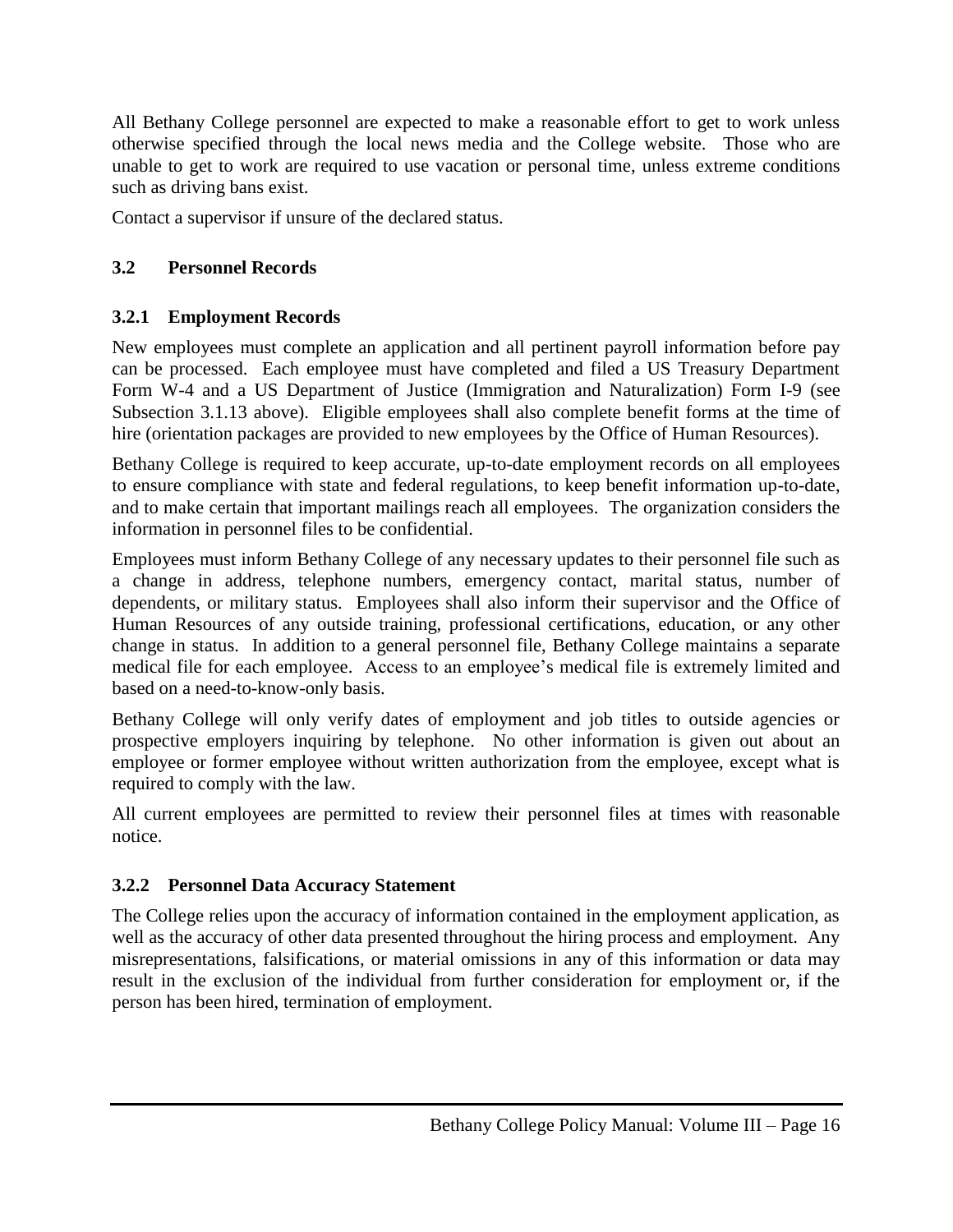#### <span id="page-20-0"></span>**3.3 Employee Holidays, Leave, and Benefit Policies**

#### <span id="page-20-1"></span>**3.3.1 Holidays**

Bethany College recognizes the following Holidays:

- 1. New Year's Day;
- 2. Easter (the Monday after);
- 3. Memorial Day;
- 4. Independence Day;\*
- 5. Thanksgiving Day;
- 6. Friday after Thanksgiving;
- 7. Christmas Eve; and
- 8. Christmas Day.

All full-time hourly and salary non-exempt employees are eligible for holiday pay beginning with their thirty-first (31st) day of employment. To be paid for a holiday, employees must work their last scheduled workday before and first scheduled day after the holiday (a medical statement from a healthcare provider is necessary in the event of illness). If a holiday falls on a non-scheduled workday, the workday preceding or following the holiday is normally observed.

The Office of Human Resources will issue a memo stating when the holiday is to be observed. Except in unusual circumstances, when a holiday falls on Saturday, it is observed on Friday; when a holiday falls on Sunday, it is observed on Monday.

Full-time hourly and non-exempt salaried employees who work on recognized holidays are paid double-time for all hours worked.

\*When Independence Day falls on Tuesday or Thursday, employees would also have Monday or Friday off respectively.

#### <span id="page-20-2"></span>**3.3.2 Leave Policies**

#### <span id="page-20-3"></span>**3.3.2.1 Military/Reserve Leave**

Bethany College abides by all the provisions of the Uniformed Services Employment and Re-Employment Rights Act (USERRA) and will grant military leave to all eligible full-time and part-time employees. Military leave may be granted to full-time and part-time employees for a period of four (4) years plus a one-year voluntary extension of active duty (5 years total), if this is at the request and for the convenience of the United States Government.

As with any leave of absence, employees must provide advance notice to their supervisor of their intent to take military leave and must provide appropriate documentation.

An employee's salary will not continue during military leave unless required by law. However, employees may request to use any vacation or personal leave time accrued during military leave.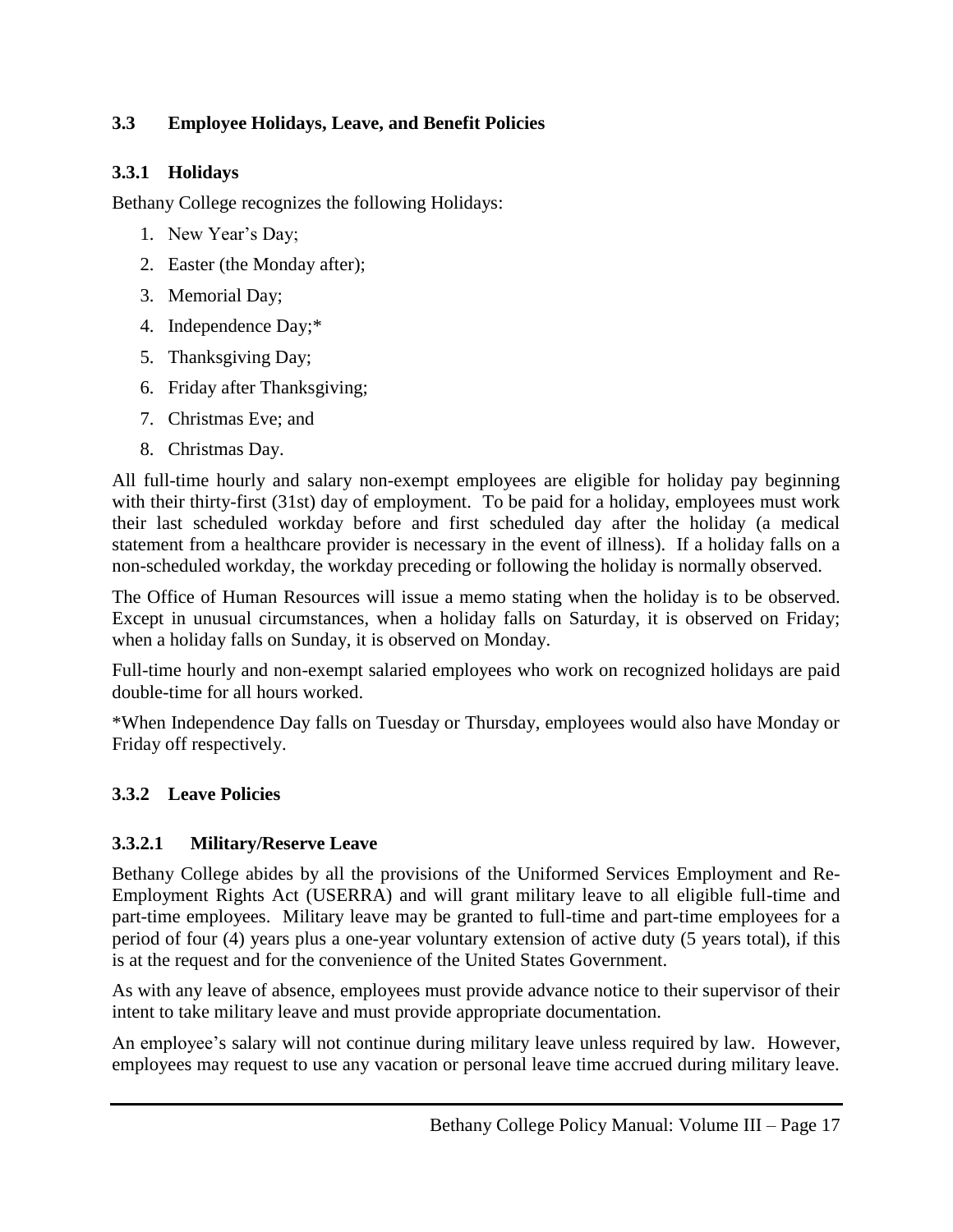Benefit coverage will continue for 31 days as long as the employee pays the normal portion of the cost of benefits. For leaves lasting longer than 31 days, the employee will be eligible to continue health benefits under COBRA and will be required to pay 102% of the total cost of their health benefits if they wish to continue benefits.

Upon return from military leave, employees will be reinstated with the same seniority, pay, status, and benefit rights they would have had if they had worked continuously. Employees must apply for employment within ninety (90) days of discharge from the military. Employees who fail to report for work within the prescribed time after completion of military service will be considered to have voluntarily terminated their employment.

If employees were participants in the Bethany College 403(b) plan at the time they left for military duty, they will also be permitted to make additional contributions to the plan. Employees may initiate these additional payments as of their re-employment date and continue them for the period of time permitted by law.

If employees are reservists in any branch of the Armed Forces or members of the National Guard, they will be granted time off for military training. Such time off is not to be considered vacation time. However, employees may elect to have their reserve duty period be considered as vacation time to the extent they have such time available.

#### <span id="page-21-0"></span>**3.3.2.2 Bereavement Leave**

Bethany College recognizes the need for time away from work in instances of personal loss. Should a death occur in the immediate family of any full-time employee, the employee will be granted three (3) days off with pay. If employees need time in excess of three days, they may request a leave of absence or use accrued vacation or personal leave time with the approval of their supervisor and the Director of Human Resources.

Immediate family shall be defined as spouse, child, stepchild, father, mother, stepparent, brother, sister, stepbrother, stepsister, grandmother, grandfather, grandchild, father-in-law and mother-inlaw.

One (1) day of leave with pay (on scheduled workdays) is provided for the purpose of attending the funeral for an aunt, uncle, niece, nephew, sister-in-law, brother-in-law, and grandparent-inlaw of the employee or employee's spouse.

Payment for bereavement leave is at the employee's straight time rate of pay. Time off without pay, vacation day(s), or personal day(s) may be granted to attend the funerals of other close relatives or friends upon approval of the employee's supervisor.

To be eligible for the excused absence and pay provisions of this policy, employees are to request bereavement leave through their supervisor no later than the first scheduled work day following the death of an immediate family member.

Bethany College reserves the right to request all pertinent information including deceased relative's name, the name and address of the funeral home, the date of the funeral and/or copy of the death notice.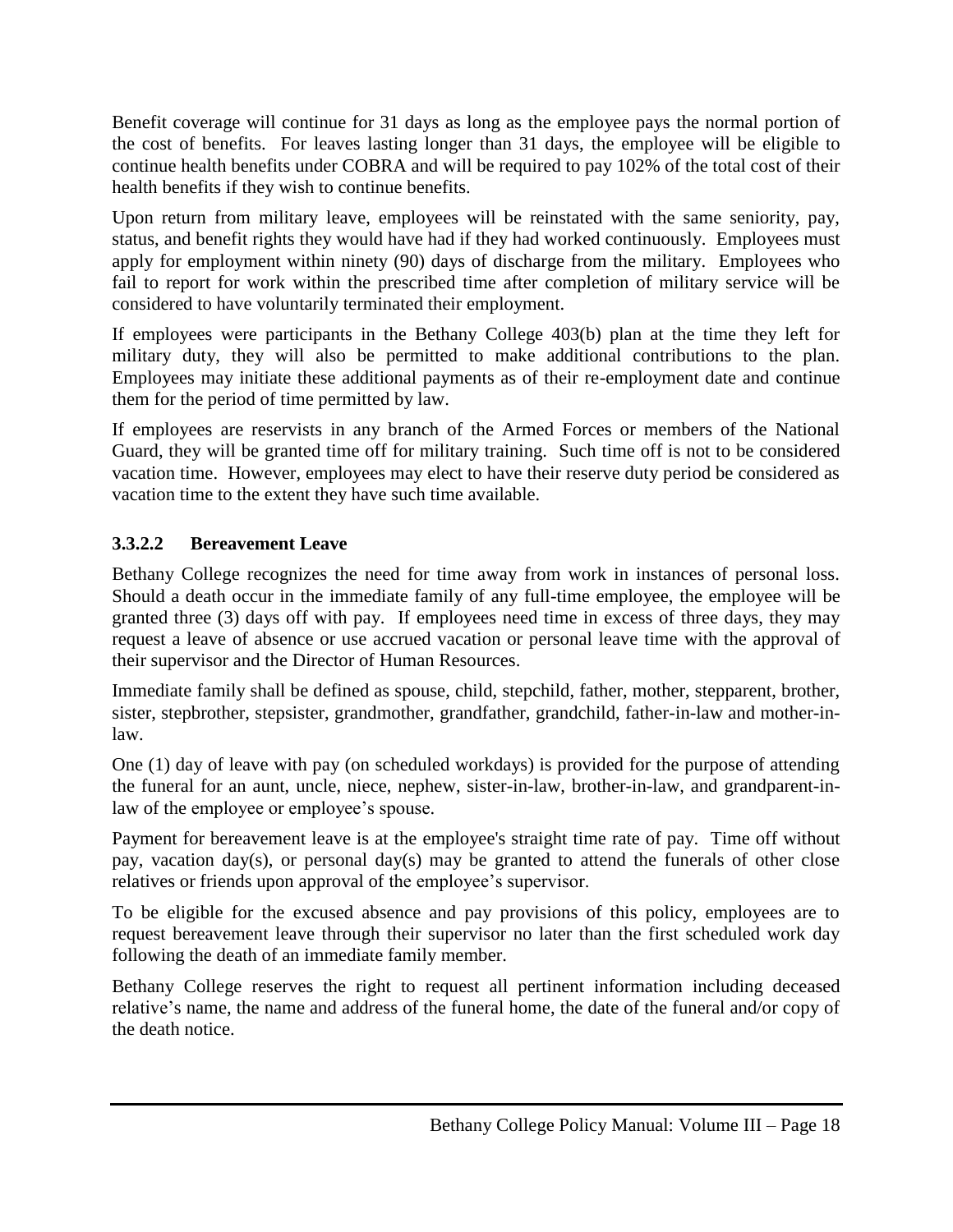#### <span id="page-22-0"></span>**3.3.2.3 Jury Duty/Witness Leave**

Full-time, part-time, or temporary employees called to serve on a jury or to testify as a voluntary witness at the request of Bethany College (by subpoena or otherwise) will be paid for the day or days on which the court requires attendance. If employees are subpoenaed to appear in court as witnesses, but not at the request of Bethany College, they will be excused from work in order to comply with the subpoena but will not be paid for the time.

Employees must present any summons to their supervisor on the first working day after receiving the notice. If an employee is not required to serve on a day the employee is normally scheduled to work or if the employee is excused before serving three hours of jury duty, the employee is expected to report to work.

Compensation for jury duty or witness service on behalf of Bethany College will be the difference between the employee's straight time base rate of pay and any compensation received for jury duty or witness service. Compensation for witness service will only be paid if the employee is summoned for witness service by Bethany College.

Copies of the vouchers received from the court showing compensation (excluding mileage) and dates served shall be submitted to the employee's supervisor. The supervisor will forward these copies to the Office of Human Resources.

#### <span id="page-22-1"></span>**3.3.2.4 Vacation, Sick Leave and Personal Leaves of Absence**

#### <span id="page-22-2"></span>**3.3.2.4.1 Staff Employees**

See Volume V, Subsection 5.3

#### <span id="page-22-3"></span>**3.3.3 Employee Benefit Policies**

#### <span id="page-22-4"></span>**3.3.3.1 Eligibility for Benefits**

Full-time regular hourly and non-exempt salary employees are eligible for employee benefits on the first of the month following the month in which they attain thirty (30) days of employment. Except as may otherwise be provided by the terms of a plan or herein, exempt employees are eligible for employee benefits on the date of hire.

Bethany College pays a significant portion of the costs of these benefits for employees. Employee contributions for medical benefits are deducted from paychecks on a pre-tax basis.

#### <span id="page-22-5"></span>**3.3.3.2 Health and Welfare Benefits**

Once employees have met the appropriate eligibility requirements, they may be eligible to participate in the plans described below. This is merely a summary. More detailed information about each plan can be found in the plan documents maintained in the Office of Human Resources and the Summary Plan Descriptions (SPDs). SPDs are the documents which describe employee benefit plans and, together with the Plan Documents, supersede all references to employee benefits in this volume.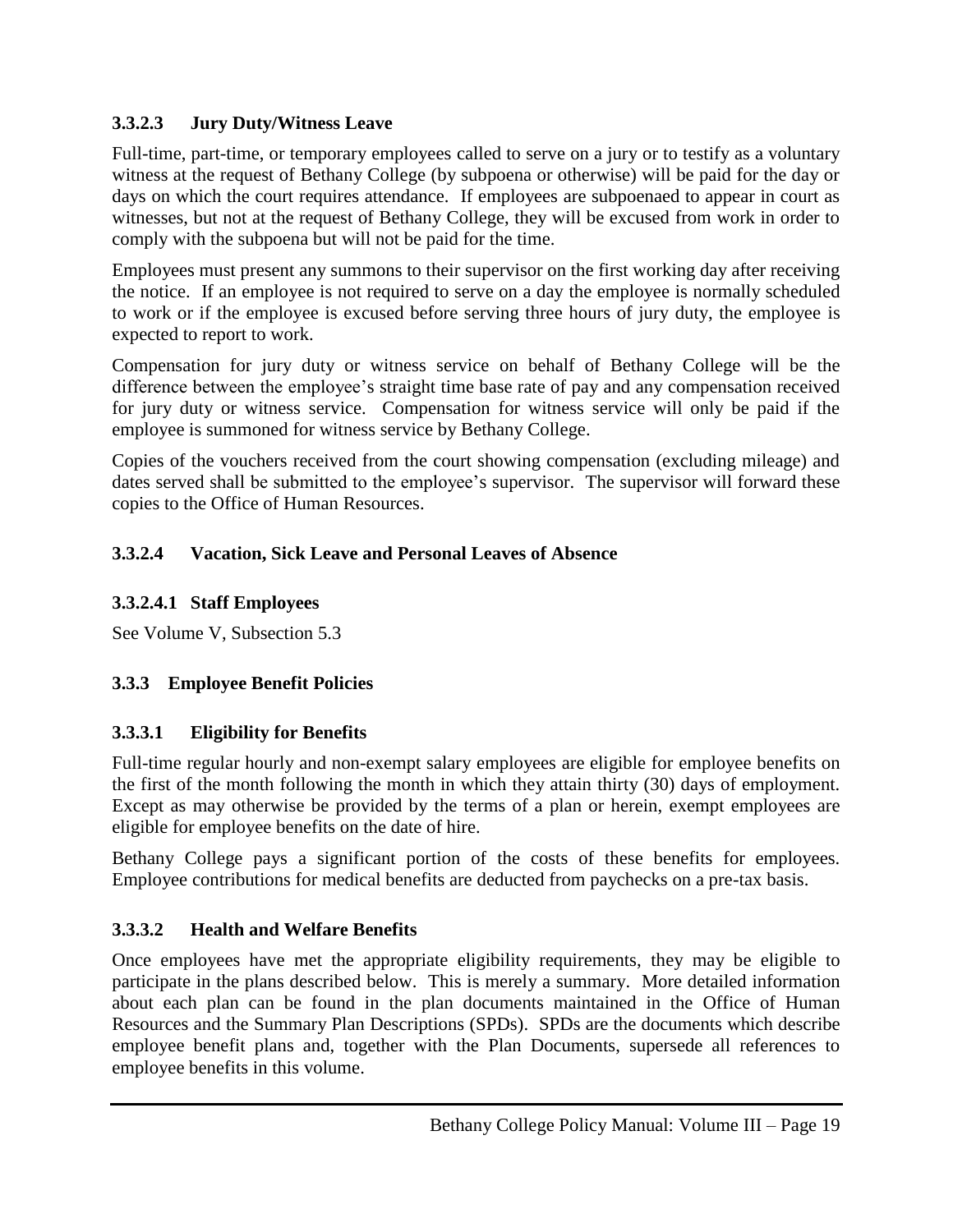The College reserves the right to change the health and welfare benefits and policies described below from time to time. The administration of the plans and benefits is subject to the actual terms and provisions of the plans set forth in the formal plan documents, and applicable SPDs.

# <span id="page-23-0"></span>**3.3.3.2.1 Health/Prescription Insurance**

Full-time employees who have met the eligibility requirements may participate voluntarily in a group health insurance program. Employees who elect not to join a health insurance program within thirty (30) days of hire are required to wait until the open enrollment period held once each year. The Office of Human Resources provides advance notification to employees regarding dates of the open enrollment period each year. Employees who waive coverage will be provided a financial incentive for doing so when proof of coverage elsewhere is provided.

Vision and dental insurance is provided on an optional basis at the full cost of the employee.

Retired Medicare employees and their dependents are reimbursed (upon receipt of their cancelled checks or proof of automatic debit, see 5.8.2) at the rate of \$28.35 per month for Medicare supplemental premiums. 403(b) Retirement Savings Plan

Bethany College provides eligible employees the opportunity to participate in a 403(b) Retirement plan administered by registered third party administrators. The 403(b) Retirement Savings Plan allows employees to make contributions to their own retirement account. Employee contributions are not subject to federal and state (except Pennsylvania) taxes and may grow tax deferred until paid out. Upon payout, they are taxable as ordinary income. All employee contributions are one hundred (100) percent vested.

Regular full-time employees may voluntarily participate in one (or more) of the Retirement Plan's investment options at any time after the employee's employment date. After two years of service, if the employee contributes 2.5% (6.5% for the Church plan) of their regular salary the College will contribute 7.5% of the employee's regular salary as a match. Employees who belong to comparable plans (as determined by the Office of Human Resources) are eligible for the College contribution upon employment. Upon retirement, all College contributions to retirement plans cease.

Detailed information concerning the Retirement Plan is available from the Office of Human Resources. Bethany College provides periodic briefings with representatives of the third-party administrators.

# <span id="page-23-1"></span>**3.3.3.2.2 Life Insurance**

Regular full-time active employees have life insurance equal to two (2) times their regular annual salary rounded up to the next higher thousand (\$1,000) dollars, and Accidental Death and Dismemberment (AD&D). The full cost of life insurance and Accidental Death and Dismemberment is paid by the College. Employees are eligible for this insurance on the 1st of the month following thirty (30) calendar days of employment. Life insurance drops to one half of the regular annual salary (not to drop below the minimum of \$10,000) at retirement or age seventy (70), whichever occurs first. It drops to \$10,000 for everyone, age 75 or older.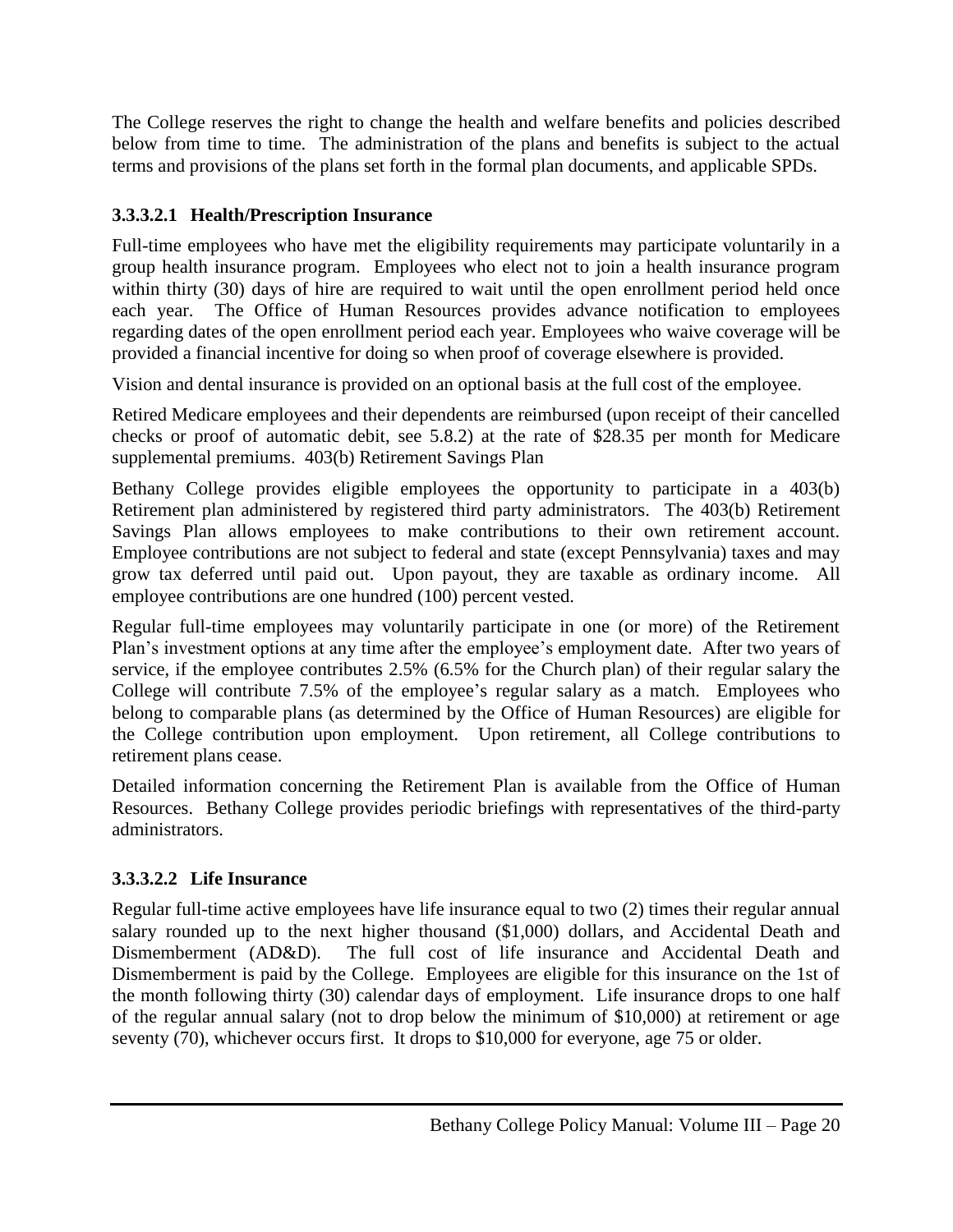The College provides active employees with accidental death and dismemberment (AD&D) insurance with benefits for accidental death at the same level as the employee's regular college provided life insurance. Benefits for accidental dismemberment are as per a schedule and in general are a fraction (full,  $\frac{3}{4}$ ,  $\frac{1}{2}$ , or  $\frac{1}{4}$ ) of the amount of the employee's regular college provided life insurance.

# <span id="page-24-0"></span>**3.3.3.2.3 Long-Term Disability**

Regular full-time employees are eligible for long-term disability insurance on the first of the month following attaining one hundred eighty (180) days of employment at Bethany College. Employees, who are injured or suffer a major illness, may apply for long-term disability. Benefits are available six (6) months after the date of the injury/illness. Employees receive sixty percent (60%) of their income to a maximum of \$5,000 per month while on long term disability.

# <span id="page-24-1"></span>**3.3.3.2.4 Educational Benefits**

Tuition Waiver (also called Tuition Remission) is a tuition-only grant available to employees and their eligible family members who apply and are admitted for enrollment in an academic program at Bethany College. The dependent and the employee, through whom they receive this grant benefit, shall be responsible for the payment of all non-tuition fees and charges owed to the College.

Dependent children of full-time regular employees who satisfy admission requirements and are under the age of twenty-four (24), may attend Bethany College without payment of tuition during the two regular semesters of the year. Graduate, summer, international, online classes, January Term (beyond the required first year) and special external contracted agreements (e.g. Art Institute of Pittsburgh, Washington Center, etc.) are excluded from this policy. Eligible dependent children of full-time employees, who have not previously been awarded an undergraduate degree, may receive Tuition Remission for undergraduate study.

Spouses of full-time employees are eligible for Tuition Remission. Spouses may take undergraduate courses tuition free as though they were dependent children during the two regular semesters of the year.

The amount of the Tuition Remission shall be the difference between tuition costs and any federal or state financial aid for which the dependent qualifies (excludes loans). Prior to receiving Tuition Remission, the dependent must be accepted as a student through the normal admissions procedure and file the federal financial aid application so as to be received by the processor by June 1<sup>st</sup>.

If a full-time regular Bethany College employee becomes disabled (as determined by the College's disability insurance carrier) or dies, any child of the employee may attend Bethany College as an undergraduate without payment of tuition provided that the child enrolls as a fulltime student before reaching the age of twenty-four (24).

Bethany College also participates in the Council of Independent Colleges (CIC) and Tuition Exchange (TE) programs for dependent children. Details are available in the Office of Human Resources.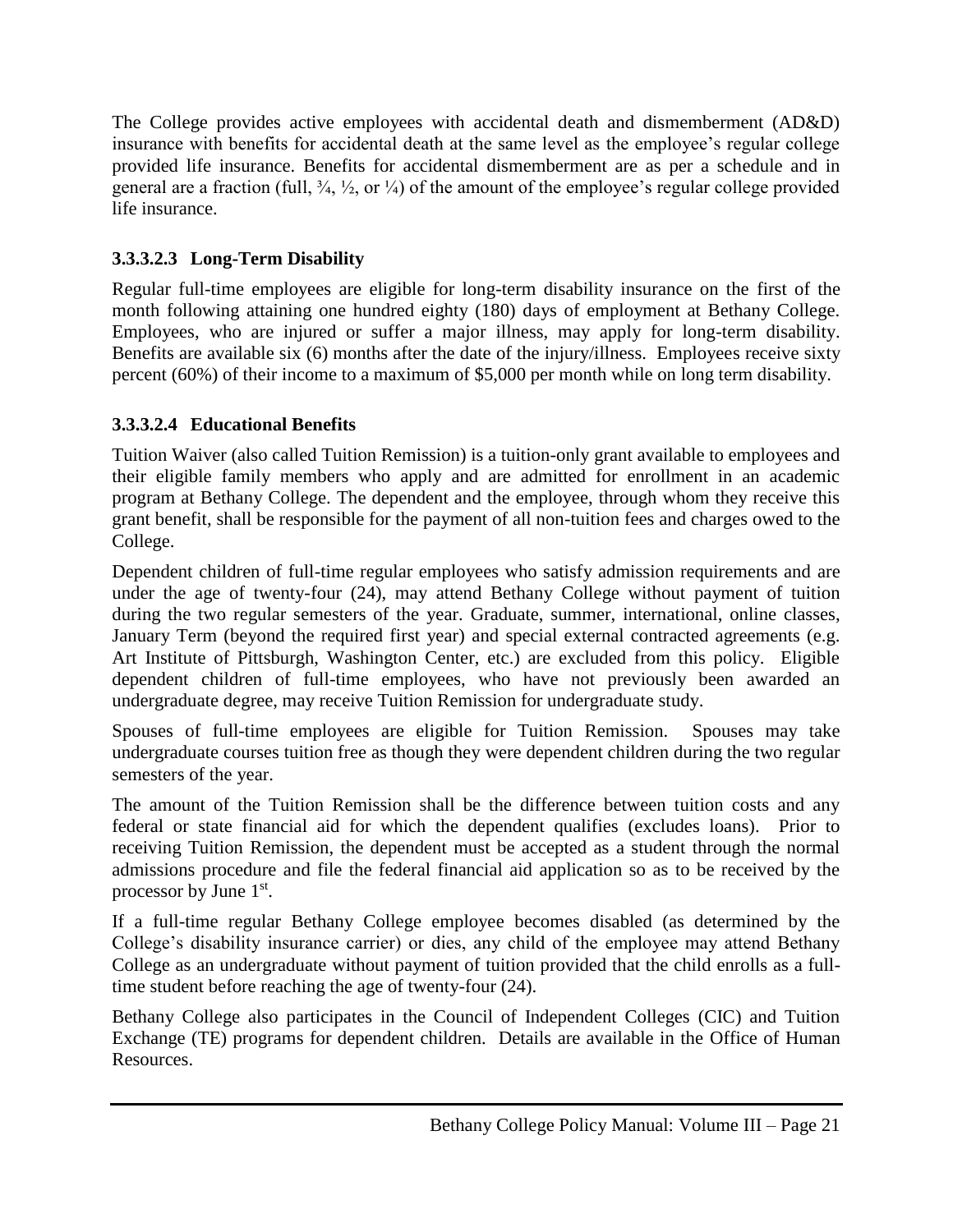Full-time employees may take one academic course during the two regular semesters, provided the following conditions have been met:

- 1. Permission of the immediate supervisor;
- 2. Space must be available in the class without displacing paying students; and
- 3. Time in class must be made up at a time acceptable to your supervisor (in the same work week).

#### <span id="page-25-0"></span>**3.3.4 Legislated Benefits**

#### <span id="page-25-1"></span>**3.3.4.1 Family and Medical Leave**

The organization's family and medical leave policy is available to employees with at least 12 months of service and who have worked at least 1,250 hours within the preceding 12-month period. If eligible, an employee may be able to take up to 12 weeks of unpaid leave per year (based on a 12-month rolling calendar) for the following reasons:

A)

- 1. The birth of a child or to care for a child within the first 12 months after birth;
- 2. The placement of a child with the employee for adoption or foster care within the first 12 months of placement;
- 3. To care for an immediate family member who has a serious health condition; or
- 4. For a serious health condition that makes the employee unable to perform the functions of the employee's position.

B) A qualifying exigency arising out of the fact that the employee's family member is on covered active duty (or has been notified of an impending call or order to covered active duty) in the regular Armed Forces Reserves or National Guard and/or if the employee is an eligible family member or next of kin of a covered service member, the employee can have up to 26 workweeks of "Service Member Family Leave" during a single 12-month period to care for a covered service member who is:

- 1. Undergoing medical treatment, recuperation, or therapy,
- 2. Otherwise in outpatient status, or
- 3. On the temporary disability retired list for a serious injury or illness or
- 4. To care for veteran who is undergoing medical treatment, recuperation or therapy for serious injury or illness that occurred any time during the five years preceding the date of treatment.

If FMLA covered leave is taken under A and B above, the combination of leave taken may not exceed 26 workweeks in a single 12-month period. The amount of leave taken under A may never exceed 12 weeks during the single 12-month period, even if the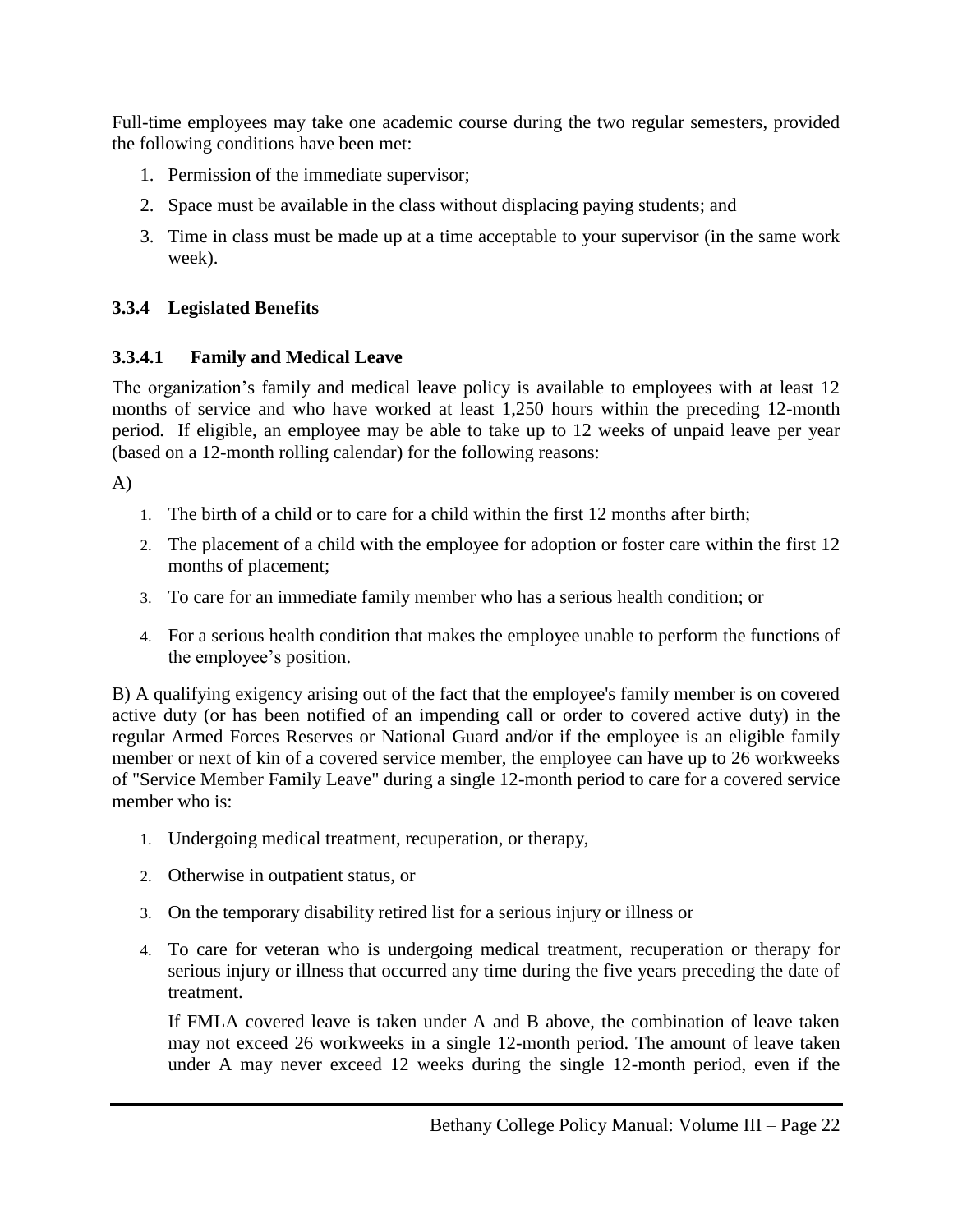employee takes fewer than 14 weeks of FMLA leave under B. Where medically necessary, leave may be taken on an intermittent basis or as a reduced work schedule

When requesting leave, the employee must provide the organization with at least 30 days of advance notice whenever possible. Medical certification is required if the leave request is for the employee's own serious health condition or to care for a family member's serious health condition. Failure to provide the requested medical certification in a timely manner may result in denial of the leave until it is provided. Because the organization wishes to ensure the well-being of all employees, any employees returning from FMLA for the employee's own serious health condition must provide a Fitness for Duty statement signed by a treating physician. An employee who fails to provide a Fitness for Duty statement is not permitted to resume work until it is provided.

The organization, at its expense, may require an examination by a second health care provider designated by Bethany College if the organization has a reasonable question regarding the medical certification provided by the employee.

Bethany College will maintain health care benefits for the employee while on FMLA leave, but the employee is responsible for paying their share of the contribution. If the employee elects not to return to work at the end of the leave period, the employee is required to reimburse the organization for the cost of premiums paid for maintaining coverage during the leave period.

Employees, before going on FMLA, are required to exhaust any paid sick, vacation or personal time (unless such leave is covered under Workers' Compensation, in which case the employee may only use leave time for the purpose of satisfying any waiting period). Absences in excess of these accumulated days will be treated as leave without pay. Upon return from leave, the employee will be restored to the original or an equivalent position. If an employee fails to return at the end of FMLA leave, the employee will be considered to have voluntarily resigned the employee's position with the organization.

If the employee and the employee's spouse both work for the organization, they are both eligible for leave. In cases other than the employee's own serious health condition, the total leave period for the employee and the employee spouse may be limited to 12 weeks total (combined).

It may be medically necessary for some employees to use intermittent FMLA leave. The organization will work with employees to arrange reduced work schedules or leaves of absence in order to care for a family member's serious medical condition or their own serious medical condition. Leave because of the birth or adoption of a child must be completed within the 12 month period beginning on the date of birth or placement of the child. It may not be taken intermittently without special permission from the Office of Human Resources.

If an employee requests an extension of leave beyond the 12-week period because of the employee's own serious medical condition, the employee must submit medical certification of a continued serious health condition in advance of the request. The organization will review such requests on a case-by-case basis in order to determine whether it can reasonably accommodate such a request. Reinstatement is not guaranteed when granted extended leave and will depend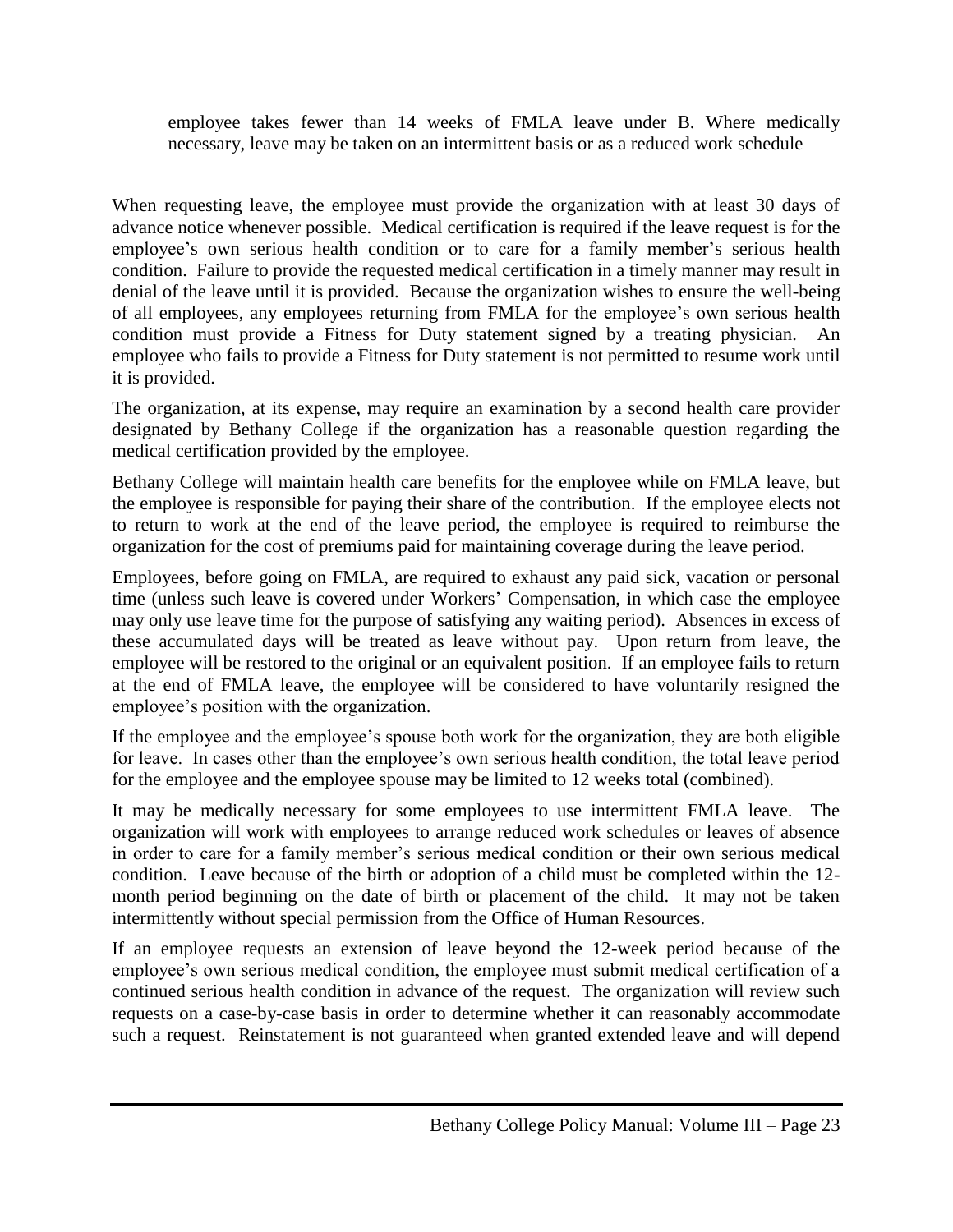upon the business needs of the organization. When state and local laws offer more protection or benefits, the protection or benefits provided by those laws will apply.

#### <span id="page-27-0"></span>**3.3.4.2 Health Benefit Continuation**

The College complies with the Consolidated Omnibus Budget Reconciliation Act (COBRA) and the Health Insurance Portability and Accountability Act (HIPAA). These laws insure that employees are given an opportunity to continue medical and dental insurance coverage under group plans when certain qualifying events occur. The employee (or eligible dependent) is responsible for the entire premium cost, plus a 2% administrative fee. The qualifying events are termination of employment for any reason except gross misconduct; loss of eligibility due to reduction in work hours; death of employee; divorce or legal separation; or dependent child ceasing to be dependent because of age or loss of full-time student status.

Employees should consult with the Office of Human Resources for further details regarding their rights and obligations.

#### <span id="page-27-1"></span>**3.3.4.3 Social Security**

Bethany College participates in the Federal Insurance Contribution Act (Social Security), including Medicare. A percentage of income, as established by the Federal Government, is withheld from employees' paychecks. An equal amount is contributed by the College.

Information about Social Security in general, including retirement benefits and Medicare, is available at Social Security's website, [www.ssa.gov](http://www.ssa.gov/) or by calling 1-800-772-1213.

#### <span id="page-27-2"></span>**3.3.4.4 Unemployment Compensation**

Employees of Bethany College are eligible for benefits under the West Virginia Unemployment Compensation Law. The program provides qualifying employees with financial security while temporarily unemployed. Decisions regarding eligibility and amount of benefits are made by the State of West Virginia.Details can be obtained at the West Virginia Department of Employment Security. There is no employee contribution towards this program.

#### <span id="page-27-3"></span>**3.3.4.5 Workers' Compensation**

Employees of the College are covered by Workers' Compensation. Injuries sustained in the course of employment at Bethany College must be reported immediately to the supervisor and subsequently to the Office of Human Resources. The supervisor is responsible for reporting the accident to the Office of Human Resources within forty-eight hours of the incident.

# <span id="page-27-4"></span>**3.3.5 Additional College Benefits**

# <span id="page-27-5"></span>**3.3.5.1 Athletic Events**

Employees are invited to attend Bethany College athletic events. A pass is available from the Athletic Department. There is no admission charge to any intercollegiate contest for employees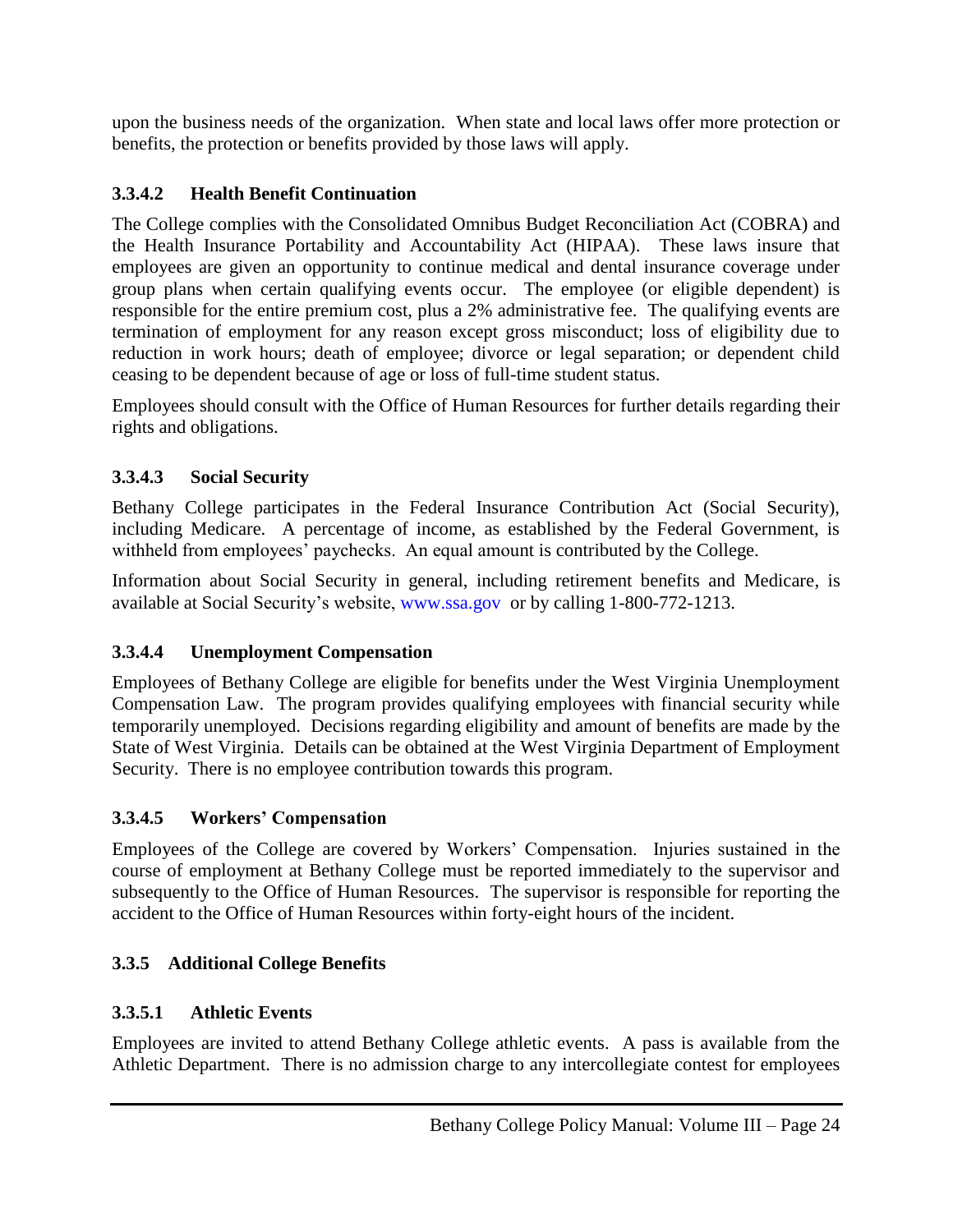or their immediate families. Special tournament and NCAA championship events are excluded from this benefit. Admission charges may apply.

#### <span id="page-28-0"></span>**3.3.5.2 Bookstore Discount**

The bookstore offers books, periodicals, souvenirs, soft goods, and convenience items, in addition to text books. Employees are given a discount on all items except magazines, , special orders, and cap and gown rental and purchases.

# <span id="page-28-1"></span>**3.3.5.3 Health Services**

The College Health Service is a student health service which is open during the academic year, and not during vacation periods. Its hours are: 8:00 a.m. To 4:30 p.m., and it is staffed during those hours by Registered Nurses. Physicians are present on Mondays and Wednesdays from  $8:00 - 9:00$  a.m. and Thursdays from  $10:00 - 11:30$  a.m. If an employee needs emergency assistance, the nursing staff will attempt to help. College Health Services i*s* not a free clinic, so please do not abuse this service. The nurses shall never be asked to diagnose or treat a medical problem. (They are legally forbidden to so do, and it is not fair to ask them for such service.)

# <span id="page-28-2"></span>**3.3.5.4 Housing**

The College owns and maintains several residential properties in the Town of Bethany which are available for purchase or for rental to members of the faculty and staff.

Information on properties available for purchase after appraisal and approval by the Board of Trustees is available in the Office of Business Affairs. This office also has information on rental properties.

# <span id="page-28-3"></span>**3.3.5.5 Library Service**

Employees are invited and encouraged to make use of the services of the T. W. Phillips Memorial Library and the Grace Ryland and William Henry Robinson Children's Library.

# <span id="page-28-4"></span>**3.3.5.6 Recreational Facilities**

The College encourages employees to make use if it's recreational facilities. When doing so, employees are expected to abide by rules and regulations governing these facilities. Some of the opportunities include tennis courts, swimming pool, basketball courts, handball and racquetball courts, and weight lifting equipment.

#### <span id="page-28-5"></span>**3.4 Wage and Payroll Policies**

# <span id="page-28-6"></span>**3.4.1 Deductions/Reductions**

Bethany College is required by law to make the following deductions from employee paychecks: Federal Income Tax (table driven percentage), Social Security Tax (6.2 percent), Medicare Tax